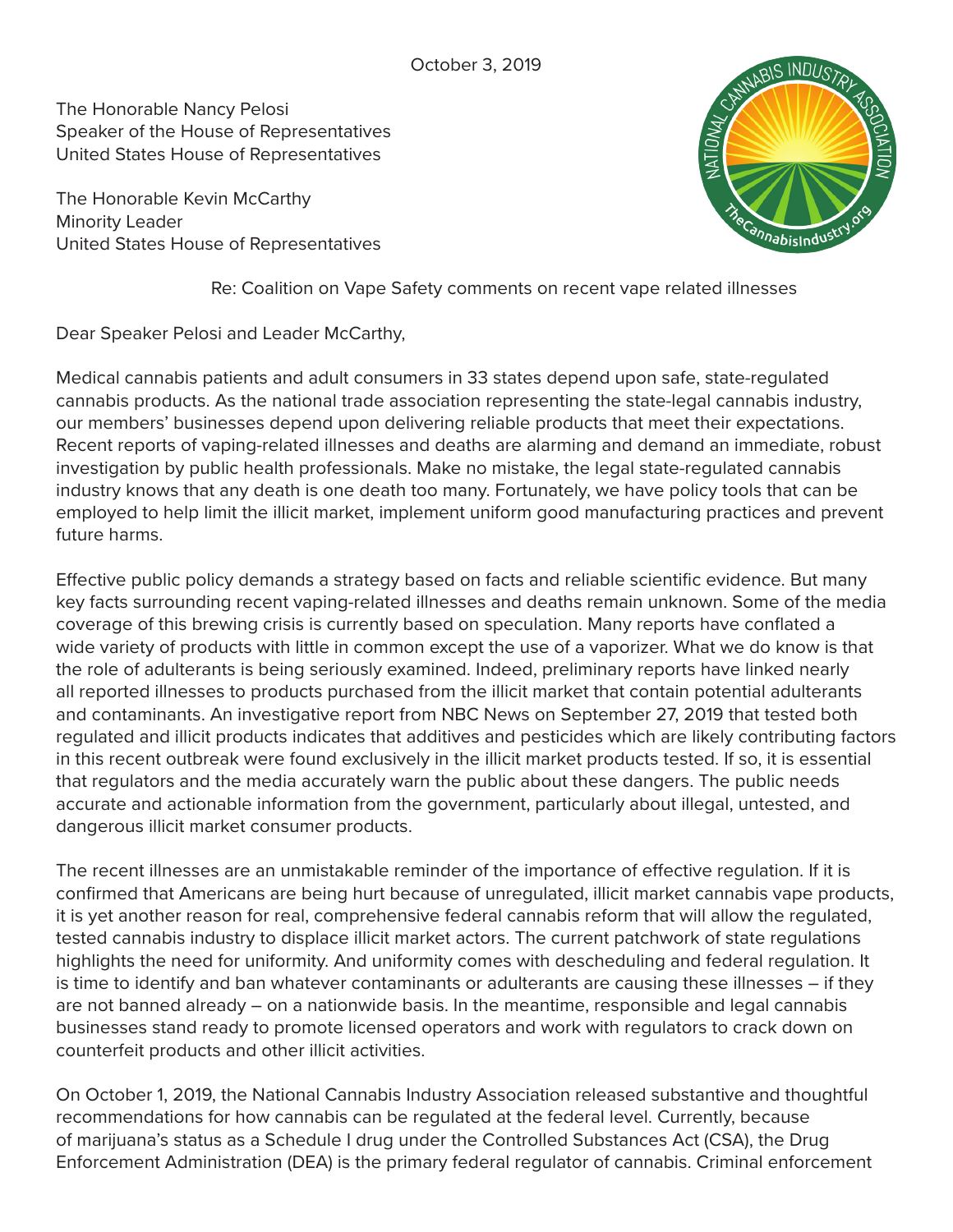therefore serves as the sole regulatory tool currently used by the federal government, and prohibition policies have utterly failed to either stamp out the illicit market or allow the legal market to effectively disrupt it at a national level. There is currently no cohesive federal public health policy for cannabis. It is now abundantly clear that we need a public health approach to cannabis regulation. We hope that lawmakers will pay attention to our recommendations, as our industry deeply believes that responsible federal regulation is what Americans deserve and should expect.

The first and most important step towards a comprehensive regulatory system for cannabis is for Congress to remove marijuana and its derivatives, including delta-9 tetrahydrocannabinol (THC), from the CSA, otherwise known as "descheduling." Descheduling is the only way to truly reform federal cannabis policy in a sensible manner so that state regulatory programs can most successfully ensure consumer safety and to pave the way for appropriate federal regulations. Our proposal calls for cannabis products, like other consumables, to be descheduled and regulated by the government agencies that currently oversee most food and drugs, primarily the Food and Drug Administration (FDA) and the Alcohol and Tobacco Tax and Trade Bureau (TTB) within the U.S. Department of the Treasury. If vaporized products were to fall under the FDA's purview, for example, that agency could approve ingredients that are safe to be vaporized, similar to how the FDA recognizes food or alcohol ingredients as safe.

In addition, descheduling cannabis would end many of the federal policies that make it difficult for legal cannabis businesses to effectively compete with illicit operators. Eliminating the undue burdens caused by outdated laws would help ensure that unethical actors are increasingly disrupted by legitimate, responsible businesses.

Our member businesses strive to make the lives of their patients and consumers better. Voters and legislators have approved medical programs in thirty-three states and those cannabis programs are working for patients. Patients and other consumers deserve a fact-driven regulatory response from Congress to prevent further harm. The public should have confidence in the products that we market and sell, and the legal cannabis industry stands ready to inform and abide by reasonable regulations.

In light of the indeterminate cause(s) of these illnesses and variance in state regulations regarding vape cartridges, the National Cannabis Industry Association (NCIA) is making the following recommendations:

 - Congress is urged to immediately remove cannabis from the Controlled Substances Act and begin to sensibly regulate this substance in a manner similar to alcohol and other consumables, and to make funds immediately available to state medical authorities to investigate these cases.

 - Licensed vape cartridge producers are encouraged to halt the use, if any, of additive thickening agents until more data is available.

 - Given the preliminary reported association of some illness cases with Vitamin E acetate, any licensed producer that has included this additive in recent vape product batches is strongly encouraged to issue a voluntary recall of those products.

 - Licensed cannabis retailers are encouraged to take steps to ensure none of their available vape cartridge inventories have been sourced from a producer that uses Vitamin E acetate.

 - Cannabis vape cartridge consumers are urged to immediately cease the use of any product obtained from the illicit market and to limit any future purchases of vape cartridges and other cannabis products to state-licensed, regulated businesses.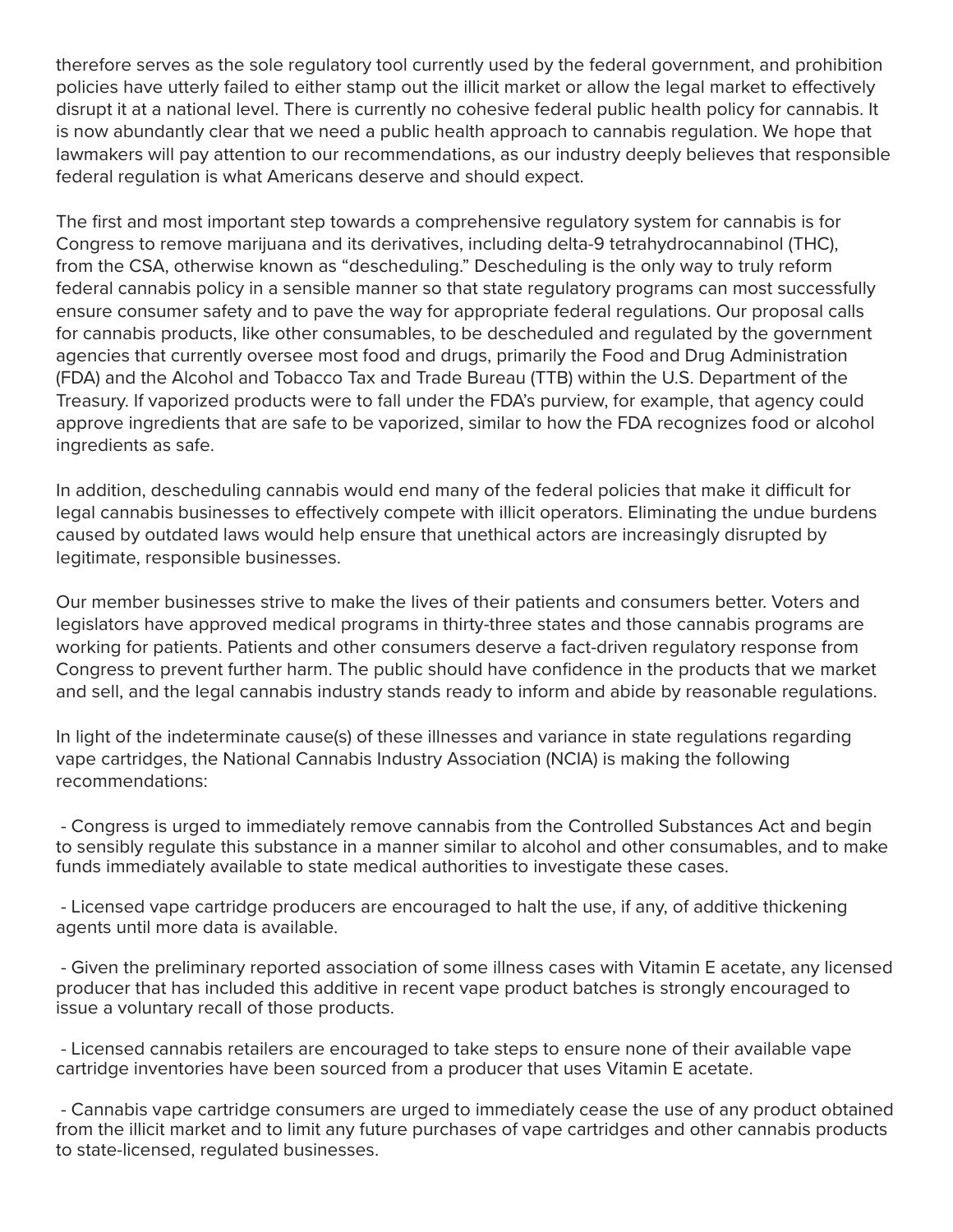The legal cannabis industry is extremely concerned about these reported illnesses and deaths. It is clear that the American public wants quality-controlled cannabis products made available for adults and patients. The recent news is, unfortunately, yet another reminder that there is no time to waste. Our industry wants to provide the products voters demand with a tireless focus on improving consumer safety. While state regulators and licensed businesses appear to be doing an excellent job at keeping potentially dangerous products out of the legal market, federal descheduling and regulation will allow more research and help states continue to improve their regulatory activities and oversight, as well as provide universal standards for safety. We are at the ready to work collaboratively with federal lawmakers, the same way we have at the state level for over a decade. Please let us know how we can help move the ball forward on descheduling legislation. Lives are literally at stake.

#### Aaron Smith **Executive Director, NCIA**

Khurshid Khoja **Greenbridge Corporate Counsel NCIA Board Vice Chair NCIA Policy Council Member**

Etienne Fontan **Berkeley Patients Group NCIA Board Member**

Mark Passerini **Om of Medicine NCIA Board Member**

Manndie Tingler **Natura NCIA Board Member**

Kris Krane **4Front Ventures NCIA Board Member NCIA Policy Council Member**

Sylvan Gerish **Cova Software NCIA Policy Council Member**

Jason Horst **Horst Legal Counsel NCIA Policy Council Member**

Jeanine Moss **AnnaBis NCIA Policy Council Member**

Eduardo Provencio **Mary's Brands NCIA Policy Council Member**

Gary Seelhorst **Born From Flora NCIA Policy Council Member**

Ian Stewart **Wilson Elser NCIA Policy Council Member** Alex Cooley **Solstice NCIA Board Member**

Aaron Justis **Buds & Roses NCIA Board Member**

Erich Pearson **SPARC NCIA Board Member**

Taylor West **Heart + Mind Media NCIA Board Member**

Kirk Fredrickson **2ACCEPT NCIA Policy Council Member**

Steven Hawkins **MPP NCIA Policy Council Member**

Trevor Morones **Control Point NCIA Policy Council Member**

Phillip Neiman **JAMS NCIA Policy Council Member**

Alena Rodriguez **Rm3 Labs NCIA Policy Council Member**

Hanna Shanes **The NAV People US - 365 Cannabis NCIA Policy Council Member**

Tyler Williams **ASI Cannabis Safety and Quality NCIA Policy Council Member**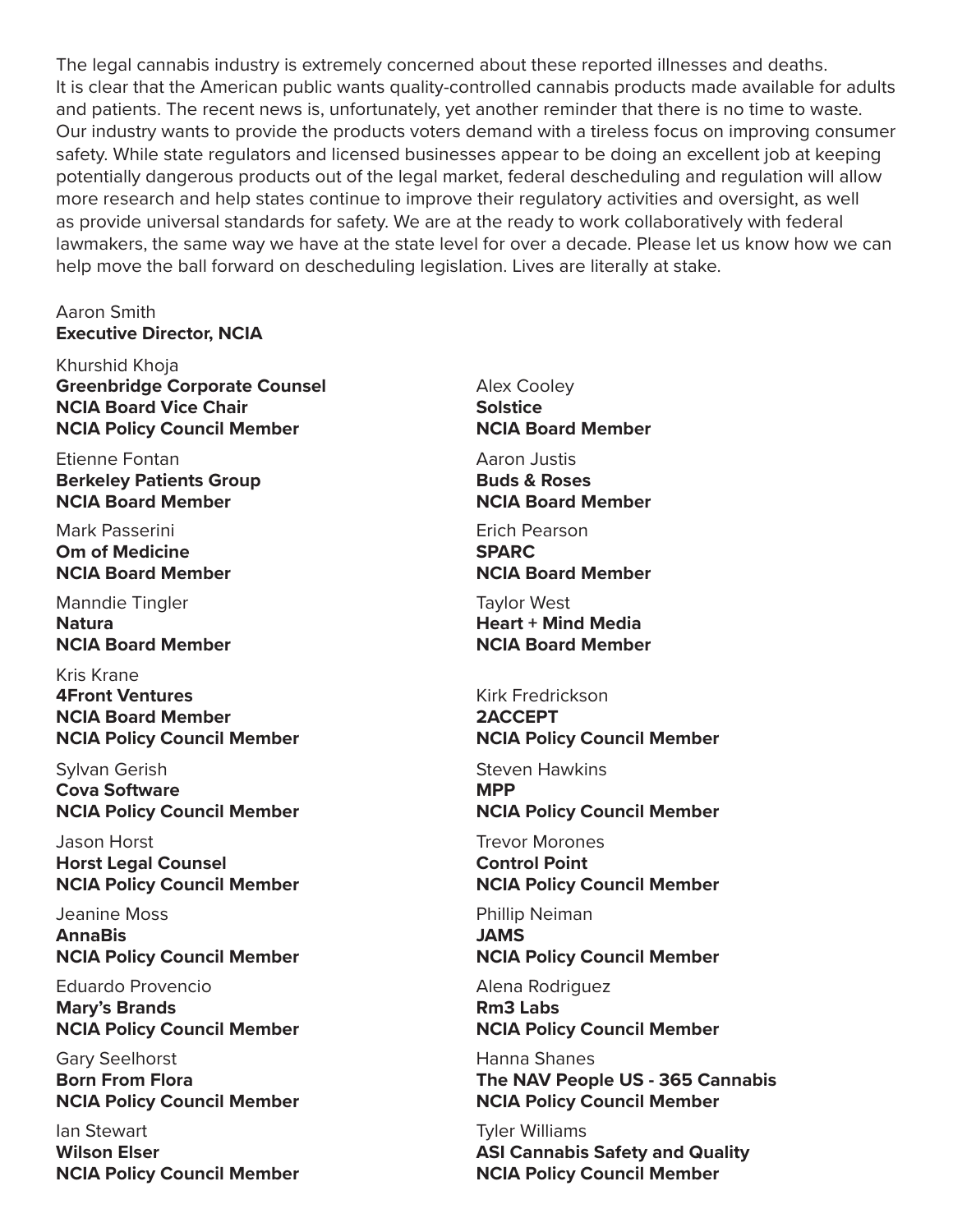## Andrew Abbey **Green Gone LLC**

Chance Adams **Nectar, LLC**

Mary Aigner **Sol de Mendocino**

Robert Alba **Plank Road Laboratories, Inc.**

Narbe Alexandrian **Canopy Rivers**

Rebecca Allen-Tapp **Cascade Sciences**

Erika Alonso **Witi**

Andrea Altman **Biobloom Ventures**

John Anderson **Woodhouse Chocolate**

(Sonny) Walter Antonio **Sunshine Design LLC**

sabastion Archibald-Kimmel **IONIC BRANDS**

Rob Arends **Nuvole LLC**

Steve Avrus **Retired**

Ashley Baker **CannaFlora**

Mark Baltes **MPB Capital Consulting Group, Inc.**

Omer Baron **TrendHaus Distribution**

Sarah Barrett **Canna Advisors** Ali Abouzalam **Bee-Nails.com**

Jessica Ahrens **West Valley National Bank**

Ramon Alarcon **Wellness Insight Technologies INC**

John Alexander **The Higher Commitment Analytical Lab**

Claude Allen **Black Rain Extracts**

April Allison **Opa Life**

Charles Alovisetti **Vicente Sederberg LLP**

Manuel Alvarez **Kurvana**

James Andrasic **American Pouch Converters**

Kristin Archer **Kanvas**

Robertus Arends **Royal Tree Productions**

Maxwell Armitage **Cascade Sciences**

Michael Bailey **Mind 2 Market Product Development LLC**

Greg Balotin, PharmD **Healthy Mountain Farms**

Douglas Balzer **Wild Rogue Extracts**

Omer Baron **TrendHaus Distribution**

Kelly Barringer **Rm3 Labs**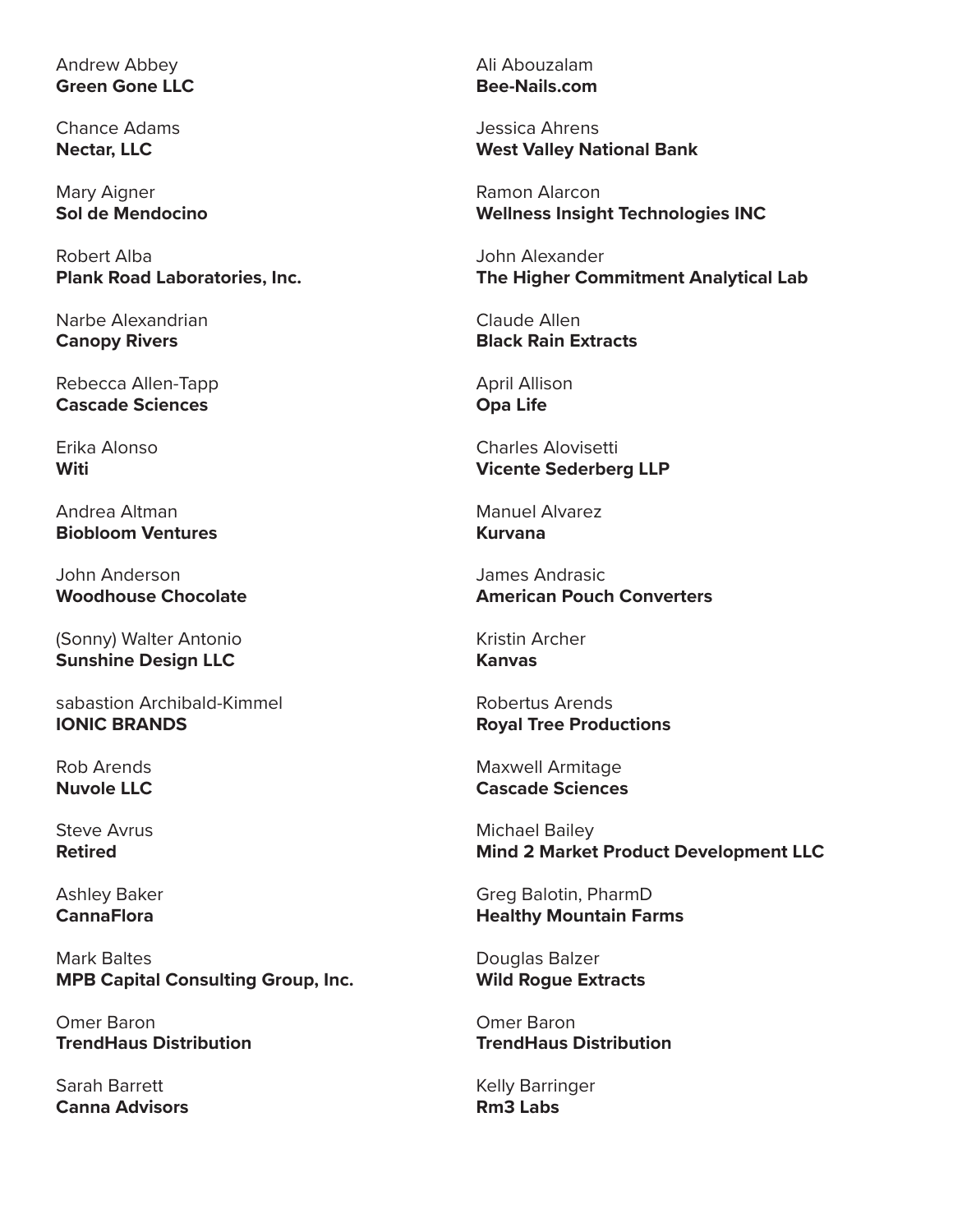Justin Barry **Medicine Farm Botanicals**

Matt Beaman **GRIDDLE**

Sarah Becker **LeafLink**

Caren Bell **Consultant**

Alyson Ben-Yehuda **Orchid Essentials**

Kevin Bernard **Spectrum real estate**

Karen Bernstein **Bernstein IP**

Brock Binder **High Quality**

Matt Bird **Ionic Brands**

Shauna Blackburn **Cannabis Connect Insurance**

Shauna Blanch **Color Up**

Rachel Block **MSU Denver**

Chris Bonham **Ionic**

Jesse Bontecou **Oregon Retailers Of Cannabis Association**

Anthony Borszcz **Kanvas**

Charles Bourque **Happy Valley Ventures, LLC**

Charles Bourque **Bourque Enterprises** Brady Bates **LFNT Distribution**

Erik Bechtold **Hippo Premium Packaging**

cindy Bell **The Maine Lab**

Zachary Bell **Ionic Brands Corp**

Jeff Bernard **Brand King**

Alex Bernstein **Dompen**

Eli Bilton **Attis Trading Co.**

Matt Bird **Ionic Brands**

Patrick Bissen **Kind Distribtion LLC**

Laura Blancarte **Hippo Packaging**

Shauna Blanch **Color Up**

Ronald Boline **Mainbrace, Inc.**

Jesse Bontecou **Oregon Retailers Of Cannabis Association**

Josh Borodin **Greentank Technologies**

Laura Borusas **Adesa**

Renee Bourque **Bourque Enterprises**

Chuckie Bourque **The Tattoo Shoppe, LLC**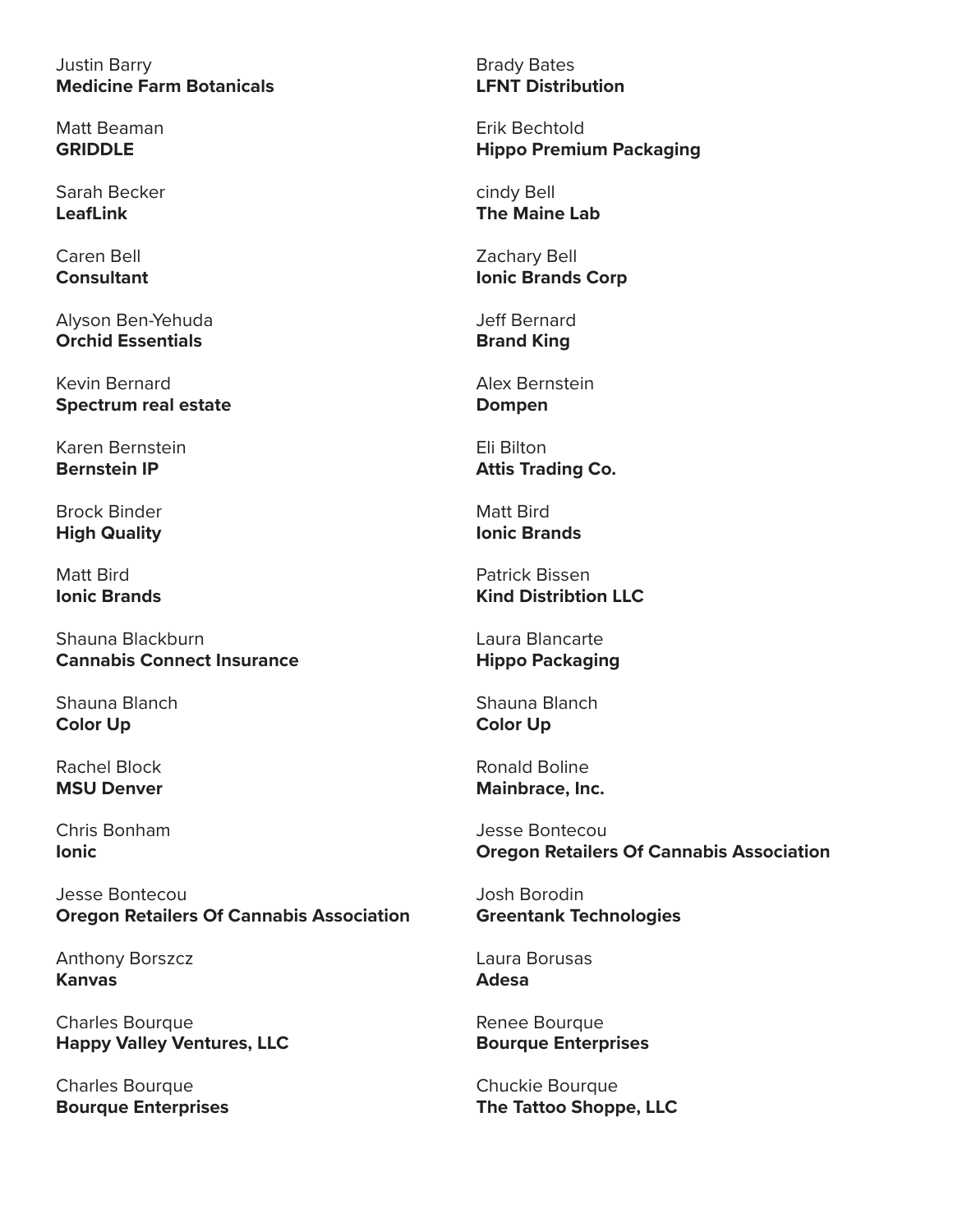Keith Boyce **Mill Town Solutions LLC**

Alex Brankovic **Shryne Group, Inc.**

Kristopher Brewer **GoldDrop/ Accentian**

Bryce Brisbin **Luna Technologies**

Pamela Brooks **AgroLinks, Inc.**

Matthew Brown **Peach and Moon Organics**

Dana Browning **Worldwide Hemp**

Cheryl Bucsit **CMB Squared, Inc.**

George Burns **Dompen**

Jennifer Burton **Vape This**

Alexander Buscher **Buscher Law LLC**

Ben Butler **Maui Ben farms**

James Caccavo **Flora California, Inc.**

Anthony Cantu **Ikrusher**

Brandi Cardenas **Lucid Wellness LLC**

Jose Casas **Dompen**

Garth Case **Jamrock Organics** Kingsley Bradley **Dompen**

Jeff Breier **HARDCAR Distribution**

Kevin Brindley **Willamette Haze LLC**

David Brooks **Green Land Pharms**

Michael Brosgart **Advanced Vapor Devices (AVD)**

Angela Brown **T. Bear Inc**

Steve Brusell **Orchid Ventures**

Kevin Bulbulyan **Varavo**

Sharon Burt **Sisu Extracts**

Kelly Burtzloff **Coachella Labs**

Jeff Buschow **Flex Vapor Inc**

Shannon Byers **SISU Extracts**

Vanessa Cancinos **IndicaOnline**

Jay Caplan **PRO Farms**

Michelle Carroll **HHCo, LLC**

Juan carlos Casas **Dompen**

Mike Castro **Maria's Health Shoppe**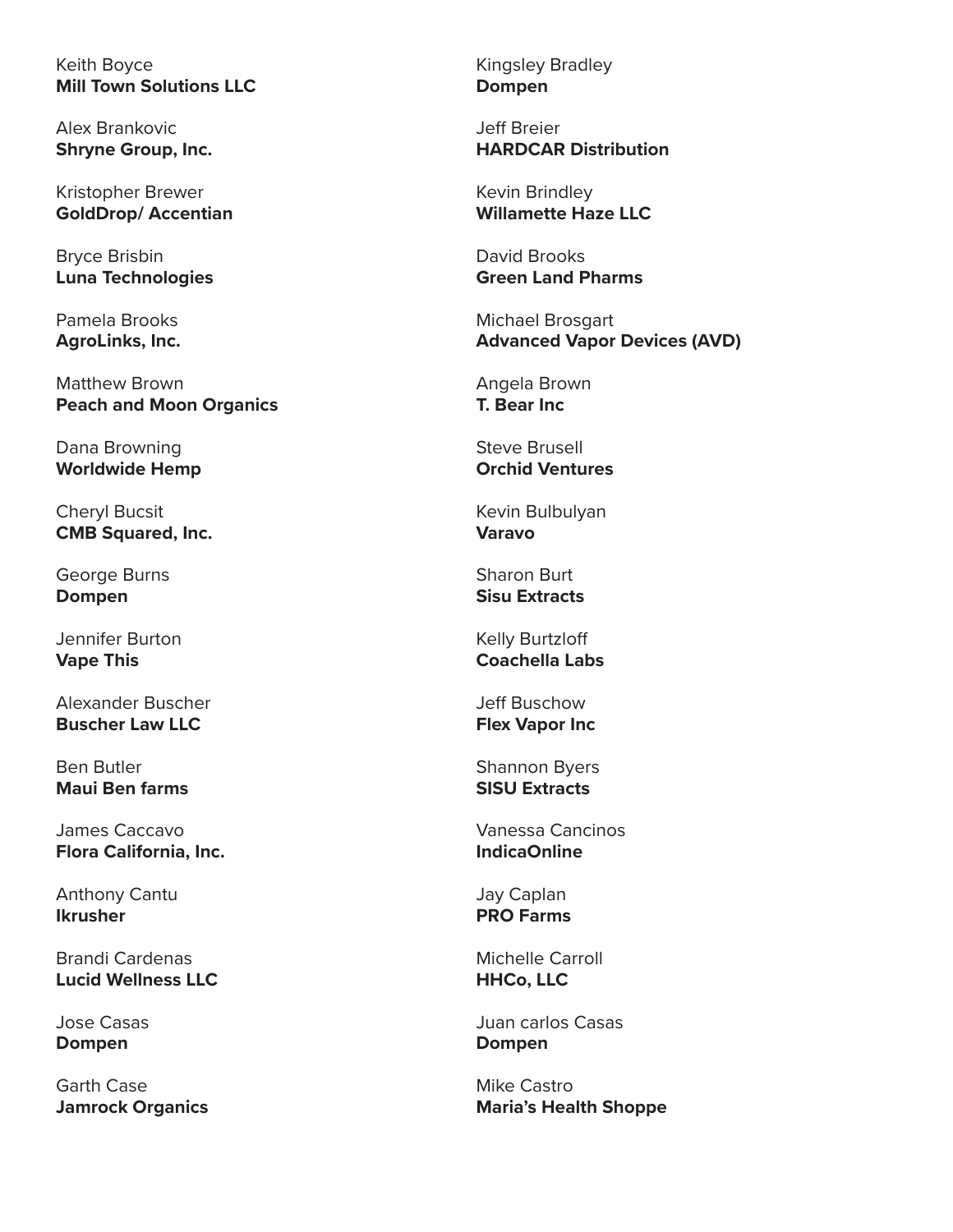Douglas Cates **LA Propoint**

Benjamin Catt **Dompen**

Lorelei Caudill **Cannabisque**

Janay Cherry **Floraplex**

Michael Chiaramonte,MD **Haven dispensaries**

Krishnababu Chilukuri **International Diabetes Center for Cell Regeneration Genomics**

Michael Clemmons **Guild Extracts**

Nicolette Clynes **BDS Analytics**

Trip Coggin **Apothecaria**

Tom Cohen **Columbia Care Illinois**

Pearl Coker **iComply LLC**

Tim Conder **Blackbird**

Bryce Conley **Color Up**

Jeffrey Conner **Ilia Beauty**

Lenora Cooper **Genesis**

Melissa Cornwell **DarkHorse Delta Enterprises, LLC**

Mickey Coultes **Redbud Growers Inc** Douglas Cates **LA Propoint**

Jake Catt **DomPen**

Joanna Cedar **The Cedar Group**

Robert Cherubino **Cherubino Industries, Incorporated**

Kaitlin Chichester **Medicine Man Technologies**

Ron Christensen **Graashopper Kiosks**

Kip Clifton **PRESIDIO VIEW CAPITAL GENPAR, LLC**

Lisa Coates **Herban Extracts, llc**

Elana Cohen **Elana Cohen PR**

Alan Cohen **Rio Verde**

Dave Comeau **Pelican Delivers**

Shea Conley **MindRite**

Jeffrey Conner **The Kanvas Co**

Amanda Contreras **Dompen**

Lenora Cooper **Genesis**

Julia Cortopassi **BatchBud**

Rhett Couture **IONIC**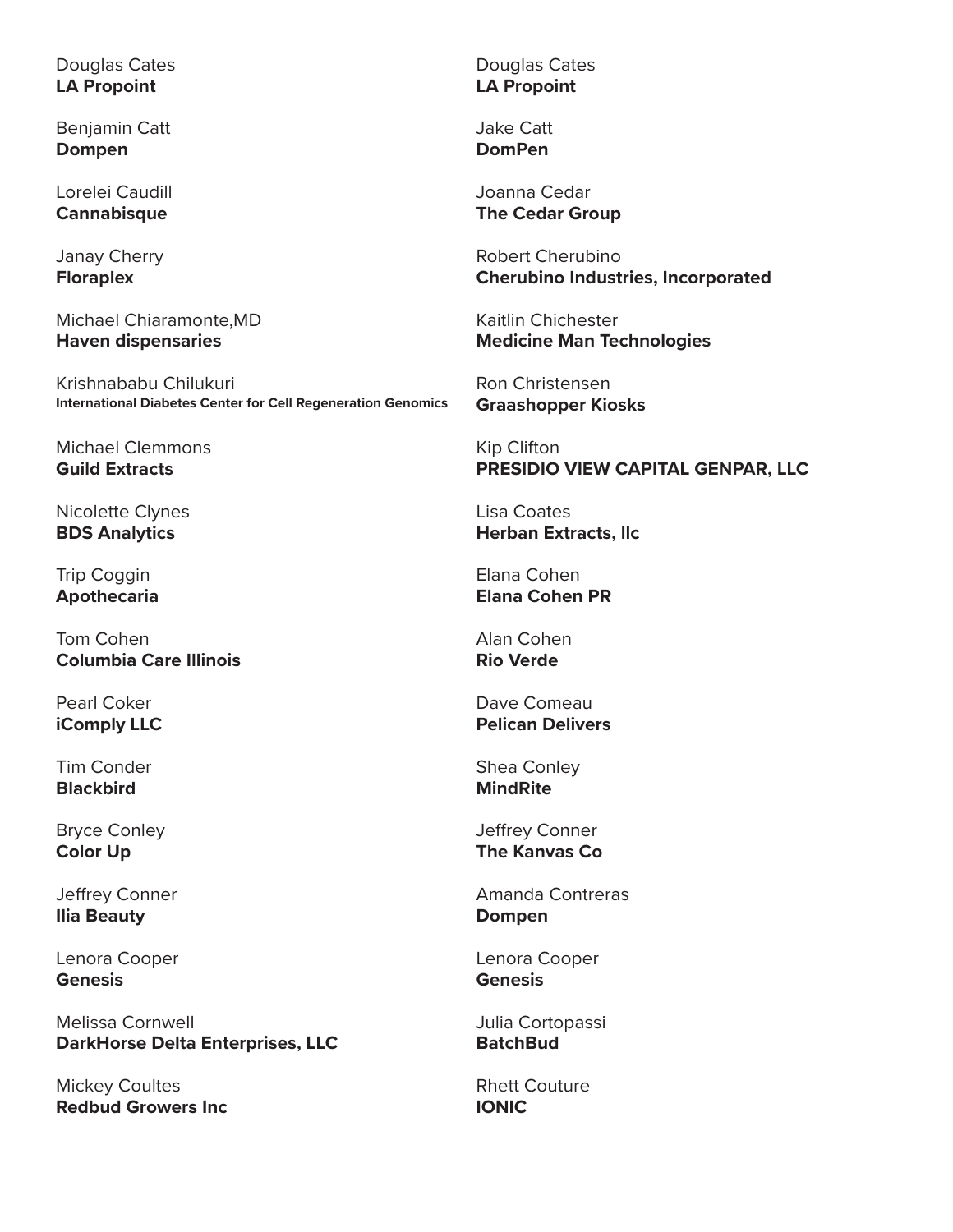Jason Cragholm **QualSCORE**

Christopher Creighton **Intelibis Research, LP**

Gabriel Cross **Odyssey Distribution, LLC**

Antonio Cruz **Orchid Ventures**

Peter Cueva **Eureka**

Kari Cunningham **Urban Flora Apothecary**

Shannon Curtin **Eureka Vapor**

Robert Cushman **Public Safety**

Cindy Cusick **Herbal grasslands**

Cindy Darken **Patient Advocacy**

Jason Davis **The Dog Guy**

Seth Dean **Universal Grow Controls**

Sarah Delaney **INDIVA Inc.**

Daniel Delson **Daniel Delson Strategic Communication**

Kelly Devlin **Ionic Brands**

Tiffanee' Dewberry **The MariJayne Maven & The Colors Of Cannabis Kiva Sales & Service**

Jeff Diehl **Green Mill Supercritical** Chris Cranfill **California's Best, LLC**

James Criggall **ProNutech,Inc**

Kenton Crowley **Palliative Care Corp**

Carissa Cuellar **Domlabs**

James Cummins **Green Giant Llc**

Dean Curtin **Eureka Vapor**

Beth Curtis **Life for Pot**

Mark Cusick **Herbal Grasslands, LLC**

David Danon **Integrated Farms**

Adam Davis **Lucy Sky**

Austin Davis **Ionic brands**

Adrienne Dean **Dean & Ray LLC**

Rhonda Delgado **Gold Flora**

Gabrielle DeVito **Happy Valley**

Dan Devlin **Ionic Brands**

Brian Dewey

Paul Disdier **The Fireweed Factory LLC.**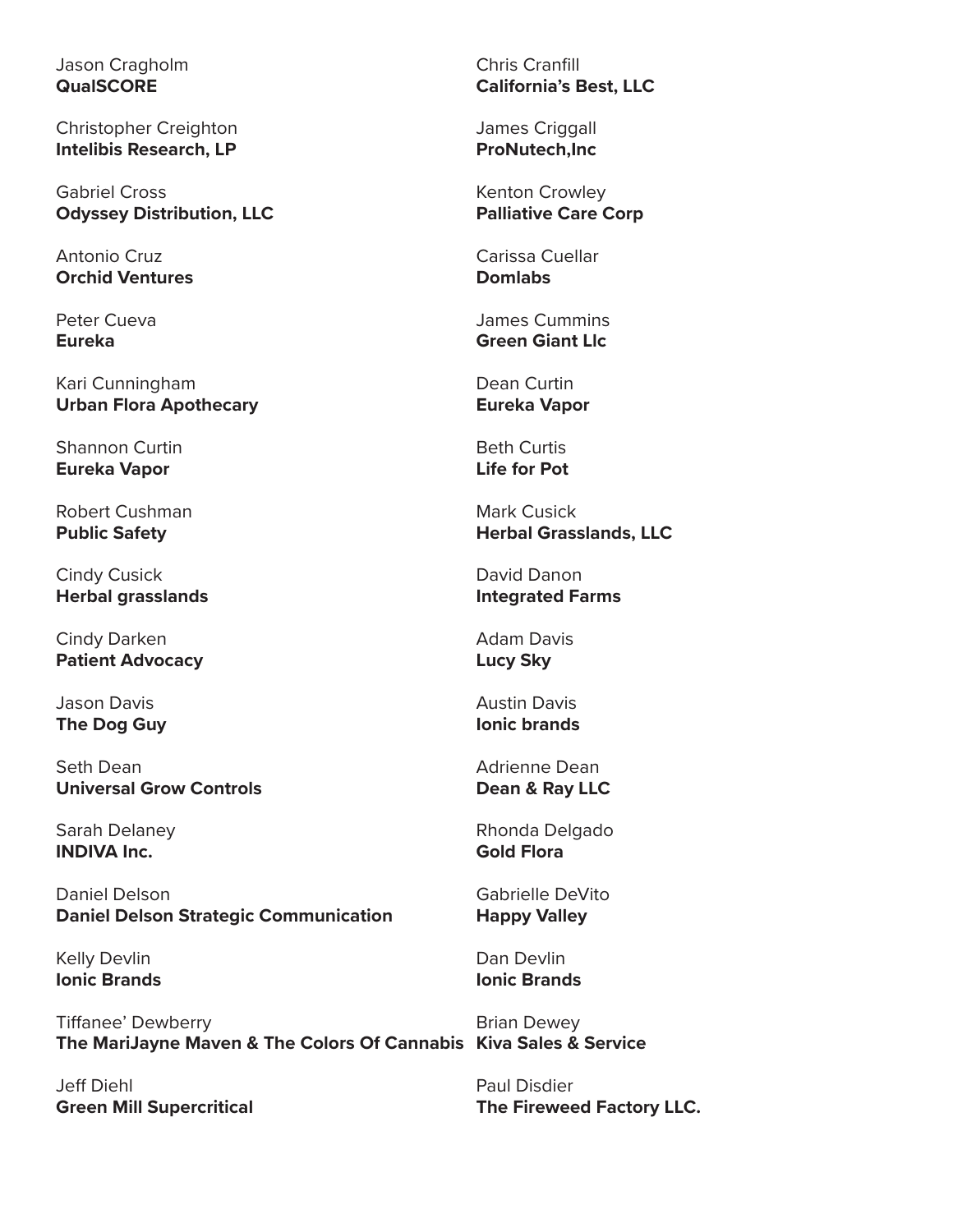Danny Djonovic **HzbMfg**

Jay Donnellan **Big moon sky**

Peter Dougherty **Orion Partners**

Doug Dowd **Ricca Chemical Company**

Sean Doyle **Salveo Capital**

Nora Dudley **Blacklist Holdings**

Chris Duncan **HGraph**

Jesus Duran **Ionic Brands**

Collin Dvorak **San Marcos Consulting**

Will Eagan **Happy valley**

Tameji Eames **California Department of Public health**

Nic Easley **3C Consulting, LLC**

Lori Edwards **Green Dragon Herbal Clinic**

Josh Eisenberg **Pineapple Express Inc**

Sytze Elzinga **The Werc Shop**

Gina Engel **Earth Merchant LLC**

Victor Esposto **Sungrown Organic Hemp LLC** JP Donahue **Tropicanna**

Gina Dotto **Fire Cut LLC**

Brad Douglass, Ph.D. **The Werc Shop**

Demitri Downing **MITA of Arizona**

Jon Drucker **Maccopay**

Rose Duke **dompen**

Matthew Dunn **Solister Inc.**

Jay Durham **Difiori, LLC**

Will Eagan **Happy valley**

Jennifer Eales **Orchid Essentials**

Kai Earthsong **Happy Valley**

Adam Edgell **Trellis**

Jeannette Egozi **Egozi Wellness**

Meredith Elmer **Thames Valley Relief**

Michael Endicott **Endicott Enterprises LLC**

Chris Escandon **Cannabis**

Elliott Evans **Happy Valley Ventures**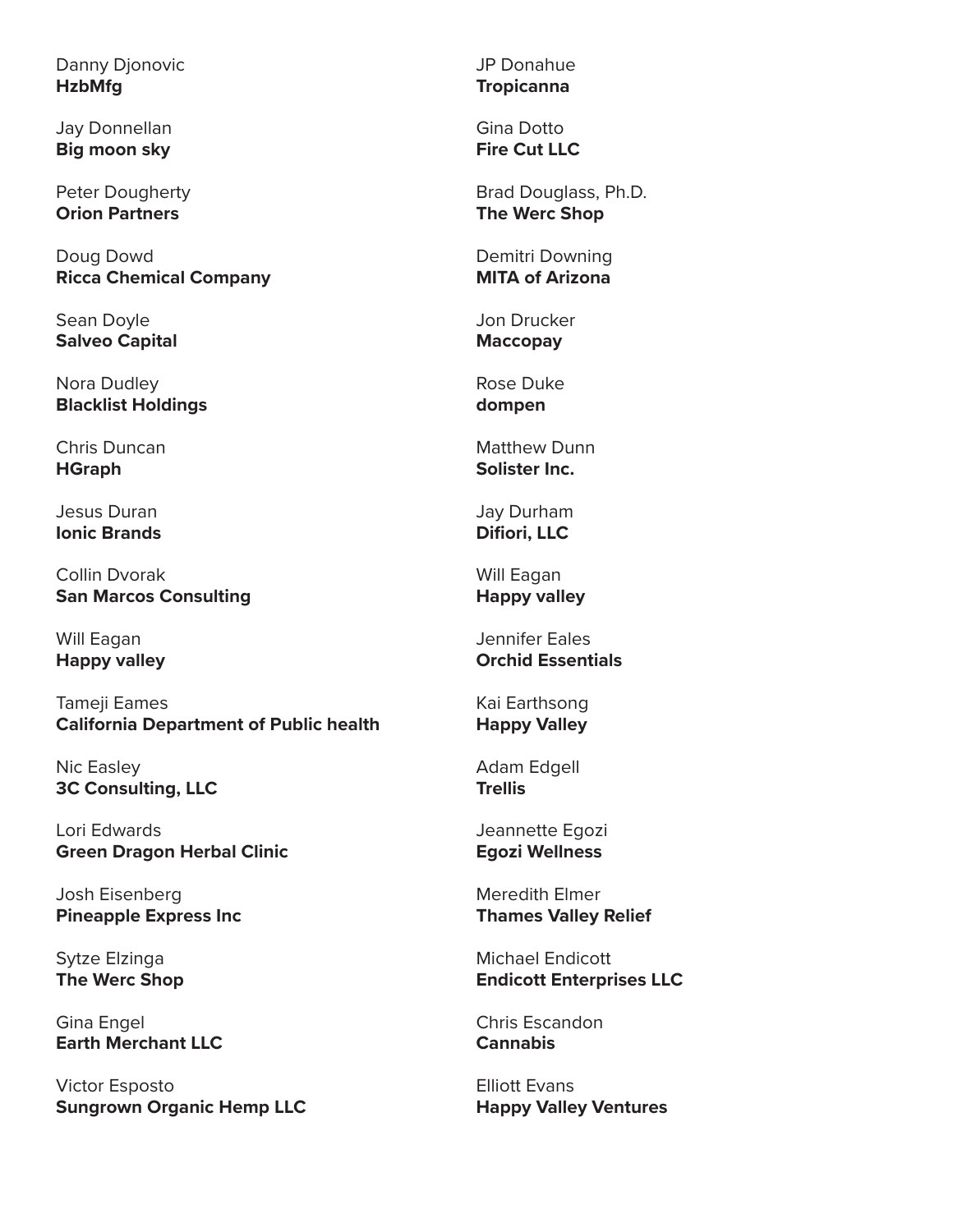## Dominic Fairley **GOOD SPORT**

Joshua Farmer **Integrative Health Products**

Nick Favazza **Happy Valley**

David Shin Feng **Playland33**

Jyl Ferris **Ferris Design**

Omar Figueroa **Law Offices of Omar Figueroa**

Brian Fiumara **Ionic Brands**

Andrea Flores **BSeen LLC**

Morgan Fox **National Cannabis Industry Association**

Michael France **Proper**

Craig Frank **Kaya Holdings, Inc.**

Amy Frenchmeyer **Control Point**

Glenn Frese **Future State Brands**

Odain Gabay **JamRock Organics**

Grovena Galbreath **The Medijuana Company**

Sergio Gallo **Private Reserve**

Mike Ganges **Cannabiz Collects** Steven Falkoff **Rosenberg Minc Falkoff Wolff**

Andy Fathollahi **The Kanvas Co.**

Erin Fay **Growth Network Holdings**

Dennis Ferrigno **The Grown Depot**

Darrell Fietz **A Green alternative**

Rick Fisher **CANNDESCENT**

Anne Fleshman **Flowhub**

Etienne Fontan **Berkeley Patients Group**

Dan Fox **Fox Consulting Network**

Paul Frank **Hemp Solutions of Minnesota, Äô Ilc** 

Jeremy Freitas **Brother Mark**

Amy Frenchmeyer **Control Point**

Elliott Frutkin **Veo Verde Technology**

Marcia Gagliardi **mymilligram**

Julian Gallegos **J Phi Productions**

Rahul Gandhi **Orchid Ventures, Inc.**

Ramon Garcia **Padre Mu Distribution**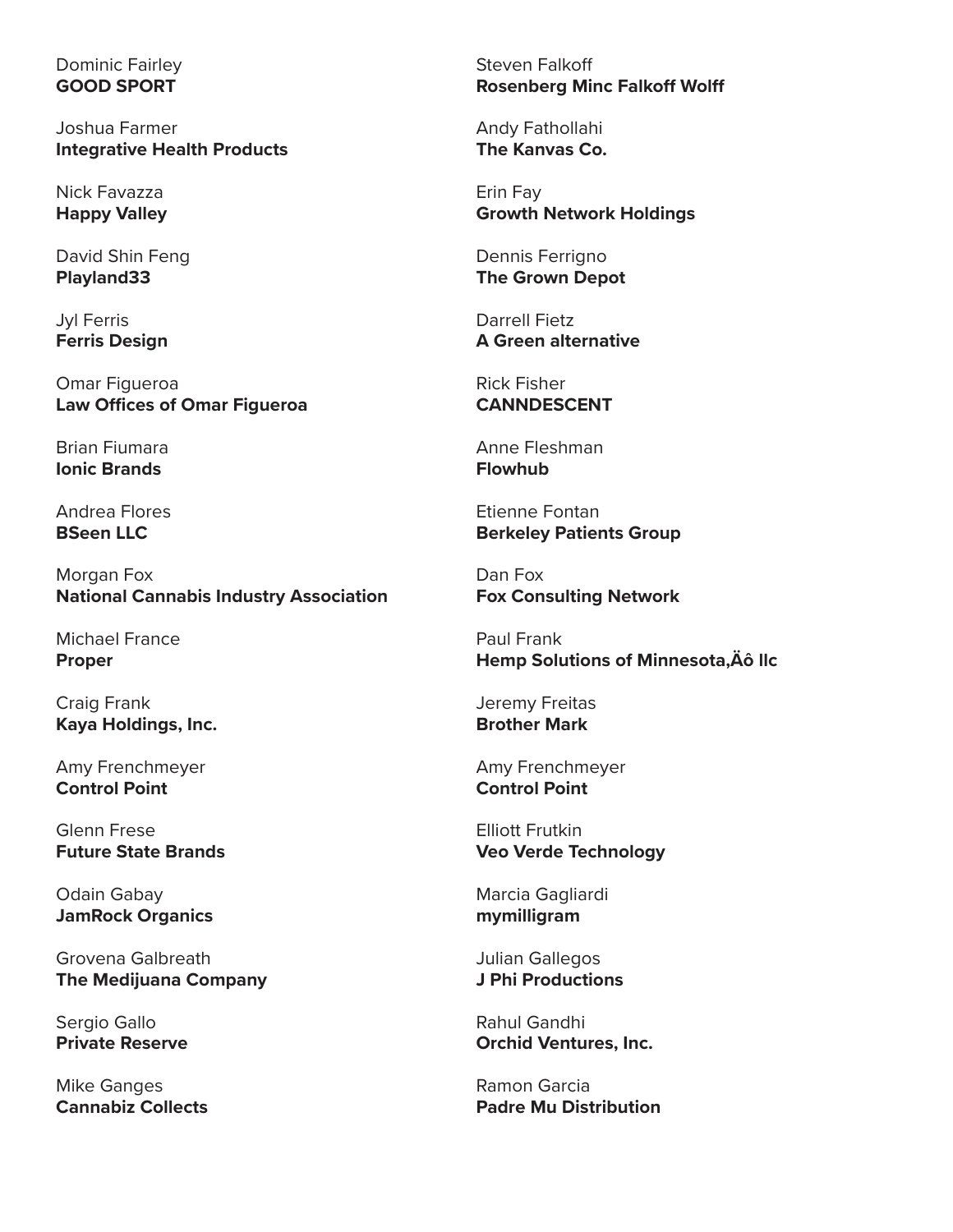Jacqueline Gardiner **Ermont Inc**

Liz Geisleman **Rocky Mountain Reagents, Inc**

Rick Genderson **Schneider's**

Colleen Gerson **Foria**

Martin Gilberstadt **Optimal Genetics**

Francine Gindi **Ajoya**

Shawn Gold **Laurel Canyon Marketing**

Evelyn Gomez **Rio Verde Inc**

Alexander Gordon **The Kanvas Company, LLC**

Bruce Goren **Bruce N. Goren**

Michael Goularte **Airfield Supply Company**

Monica Gray **Nice Guys Delivery**

David Greenberg **The Kanvas Co**

Christopher Griggs **Print Fine Media**

Aaron Grimes **Guild Extracts**

Patrick Gruener **TVAPE**

Karen Guest **Keystone shops** Madison Geisleman **710 Spirits**

Gay Gelman **UPside Edibles**

James George **Darwin Brands**

Holly Giacchetta **Beyond the leaf**

Joey Gindi **Ajoya Brands**

Sara Gluck **The America Israel Cannnabis Association**

Stephen Goldner **Pure Green, Inc.**

Frances Gonzalez **Latinas Cannapreneurs**

Tyler Gordon **Dompen**

John Gorst **Ionic Brands Inc.**

Lindsay Grace **Convectium**

Andrew Greco **Happy Valley Ventures**

Amir Gresham **Flight Path**

Christopher Griggs **Print Fine Media**

Michael Gruber **Salveo Capital**

Nancy Gudekunst **Higher Promos**

Hab Haddad **GreenPoint Holdings**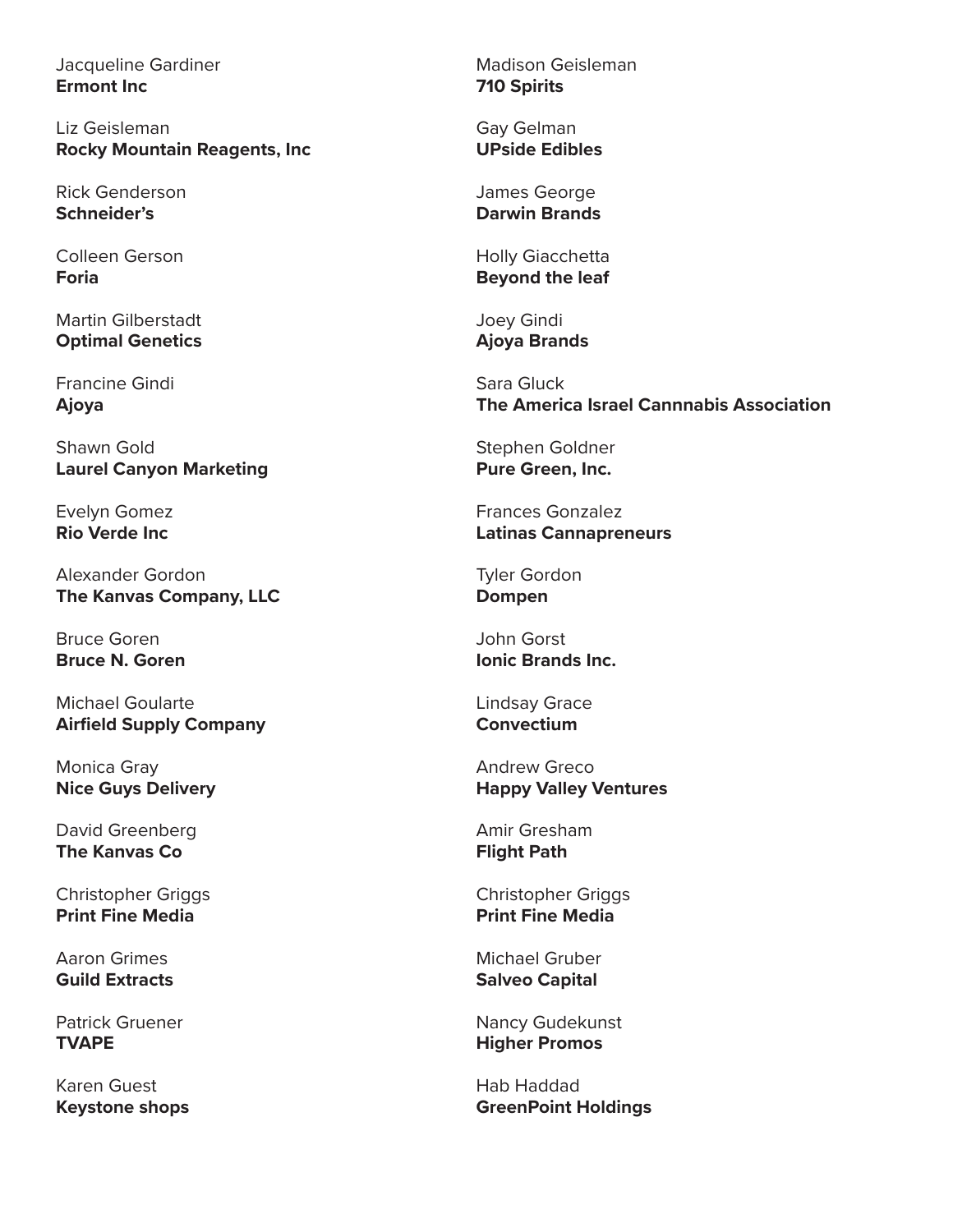Melanie Haifley **Eliquitech, Inc.**

Brian Hallum **H&H Processing Corporation**

David Halpern **Nature's Gifs**

Paul Hamel **Extracktlab/United Science**

Geoff Hamm **Mantle Capital**

Barbie Hanks **Diplomatic Insurance**

Catheryn Harrison **Champion Link**

Brett Hartmann **dosist**

Kathy Hartwell **Pacific Cannabis**

John Heck **Fulcrum Enterprises, LLC**

Luke Hemphill **Orchid Ventures Inc.**

Harold Henderson **Henderson Distribution, Inc.**

Darryl Henderson **Keith Consulting Group**

Cory Henke **Mt Hempton**

Robert Hicks **Evergreen organic**

Richard Hiraga **Harvest Pacific, Inc.**

Mike Hogan **Portland Engineering inc** David Hall **Convectium**

David Halpern **Nature's Gifts**

Steven Ham **Altmore Capital**

Caleb Hamilton **Convectium**

Austin Handley **PMG**

Joshua Hanson **IONIC**

Zach Hart **Dompen**

Robert Harttown **Organic Alcohol Company**

Derik Hausman **elemental wellness**

Alana Heilman **Sunniva**

Deanna Henderson **Henderson Distribution, Inc.**

Lyden Henderson **High Style Brewing**

Demaris Hendrix **Mothers Other Garden**

Dan Hentschke **Charlotte CBD**

Linda Hicks **Shefishes2**

Richard Hoeflinger **Island View Ranch LLC**

Tanya Hoke **Galen Diligence**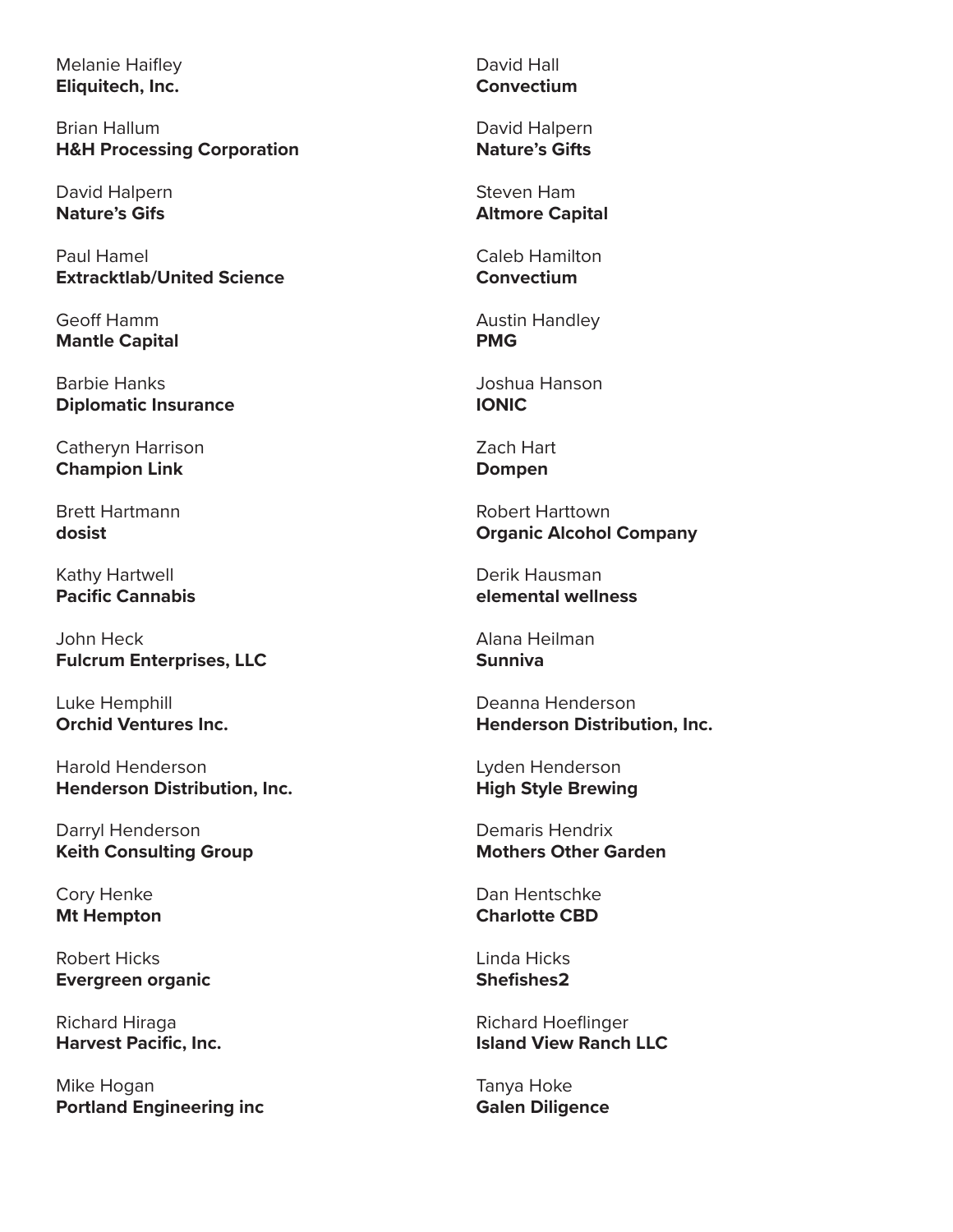Anthony Hoke **Lee and Associates**

Naomi Honig **Stillwater Brands**

Bryan Hope **Extracted Botanicals LLC**

Stan Horton **S2W Supply Chain Consulting, LLC**

Casey Houlihan **Oregon Retailers Of Cannabis Association**

Devon Howard **Fireman Capital Partners**

Todd Hughes **EntreVation, LLC**

Ami Ikemoto **Department M**

Scott Inouye **Green Mare Labs, Inc.**

Steve Janjic **President**

Javier Jara **JSCO Brothers**

John Jennings **SG Scientific**

Mark Jerz **Leafly**

Matt Johnson **QuadScore Insurance Services**

Marcus Johnson **Kush Groove**

Ashley Johnston **Inyo Fine Cannabis Dispensary**

Christie Jones **Verilife**

Annie Holman **The Galley/QVI**

Bryan Hope **Extracted Botanicals LLC**

Latif Horst **Herer Group**

Jason Hostens **Green Worx Consults LLC**

Travis Howard **Shift Cannabis**

Tony Huang **Shryne Group Inc**

Samirah Ibrahim **GreenRx-ID**

Jean-Philippe Innocent **Califari**

William Intrater **Cannabis Creative Group**

Ashley Jara **WILD ROGUE EXTRACTS**

Jocelyn Jeffries **eAccountable**

Tim Jennings **GreenMB420**

Kiyaan Jiwani **Self-employed**

Rhiannon Johnson **DomPen**

Calvin Johnson **Jetty Extracts**

Jay Jones **BeneLeaves Limited**

Jeff Jones **OCBC**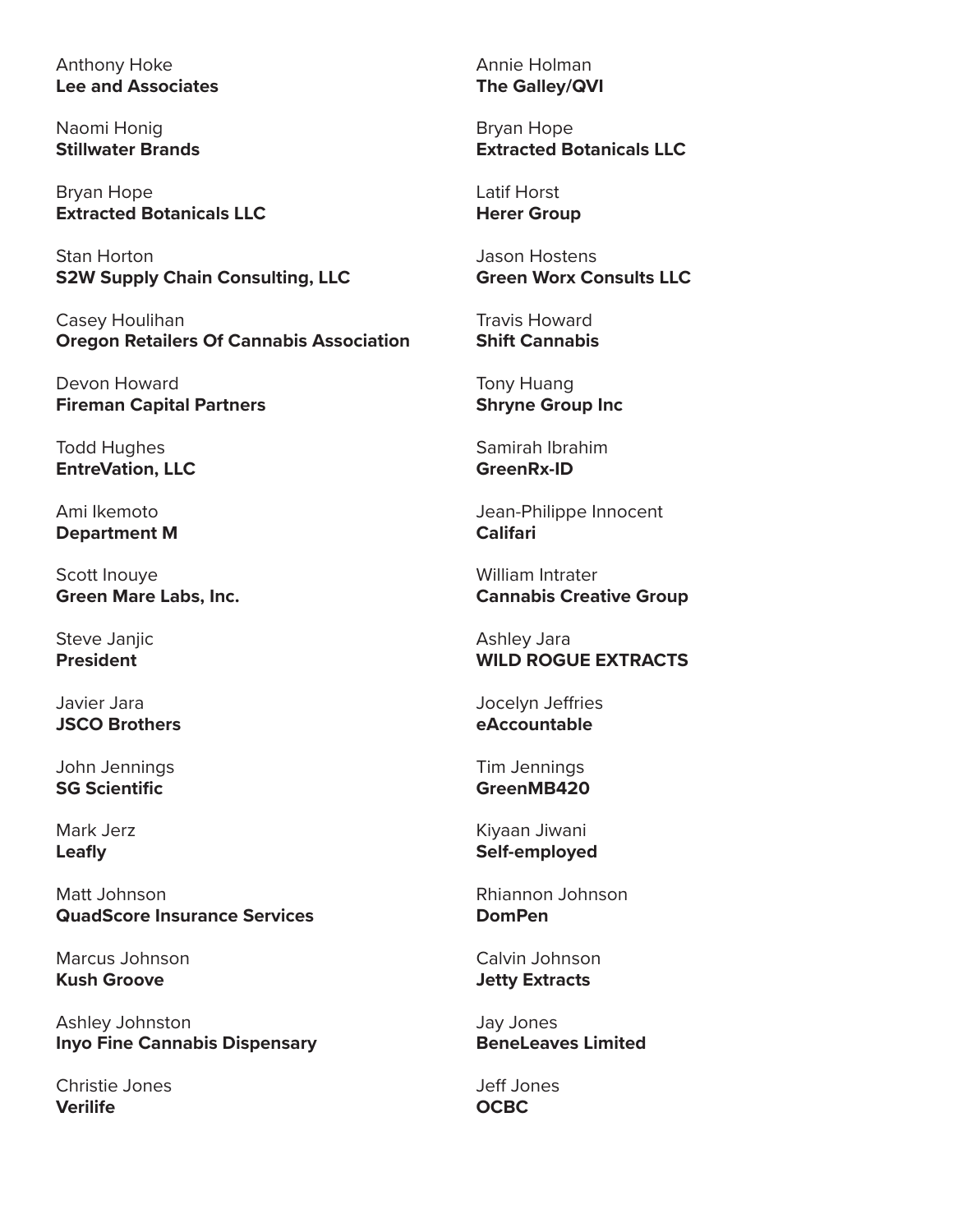Jenn Joy **Lumiere Brillante**

Colin Keeler **BeenThere**

Sean Kelley **SPARC**

Brent Kenyon **Oregon Original extracts**

Sean Khalepari **Americans for Safe Access**

Jason Kikel **Cannabiz Media**

Ryan King **Wild Rogue Extracts**

Regan Kireilis-Helms **Mile High Labs**

Jane Klein **Quick Trading Company**

Raechel Koepke **Old Growth Graphics**

Gary Krimershmoys **The Blinc Group**

Sue Kronenberger **Xtract Group**

Jeremy Kwit **Substance**

Peter LaCrosse **HBDx**

Ray Landgraf **ISLAND**

Amy Larson **Simplifya**

J. D. Lauritzen **Christensen & Jensen, P.C.** Betsy Kabaker **Jetty Extracts**

Frederick Keith **My Synergy Partners, LLC**

Richard Kelley **Rich Kelley Electric**

Brian Kessler **SBL Venture Capital LLC**

Brittany Kidd **5150 Ganja Girlz LLC**

Debra Kimless **Pure Green**

Matthew Kirby **Remedy Columbia**

Jeffrey Kirk **Self employed**

Paul Klink **Honolulu Wellness Center**

Vassili Kotlov **Greenmira**

Jeff Kriozere **GreenRx-ID**

Arun Kurichety **KushCo Holdings, Inc.**

Kenneth Lacroix **Greenery Map**

Donald Land **University of California, Davis**

Jake Landis **Dompen**

Nicole Lastreto **Swami Select**

Delaney Lawrence **365 Vertical**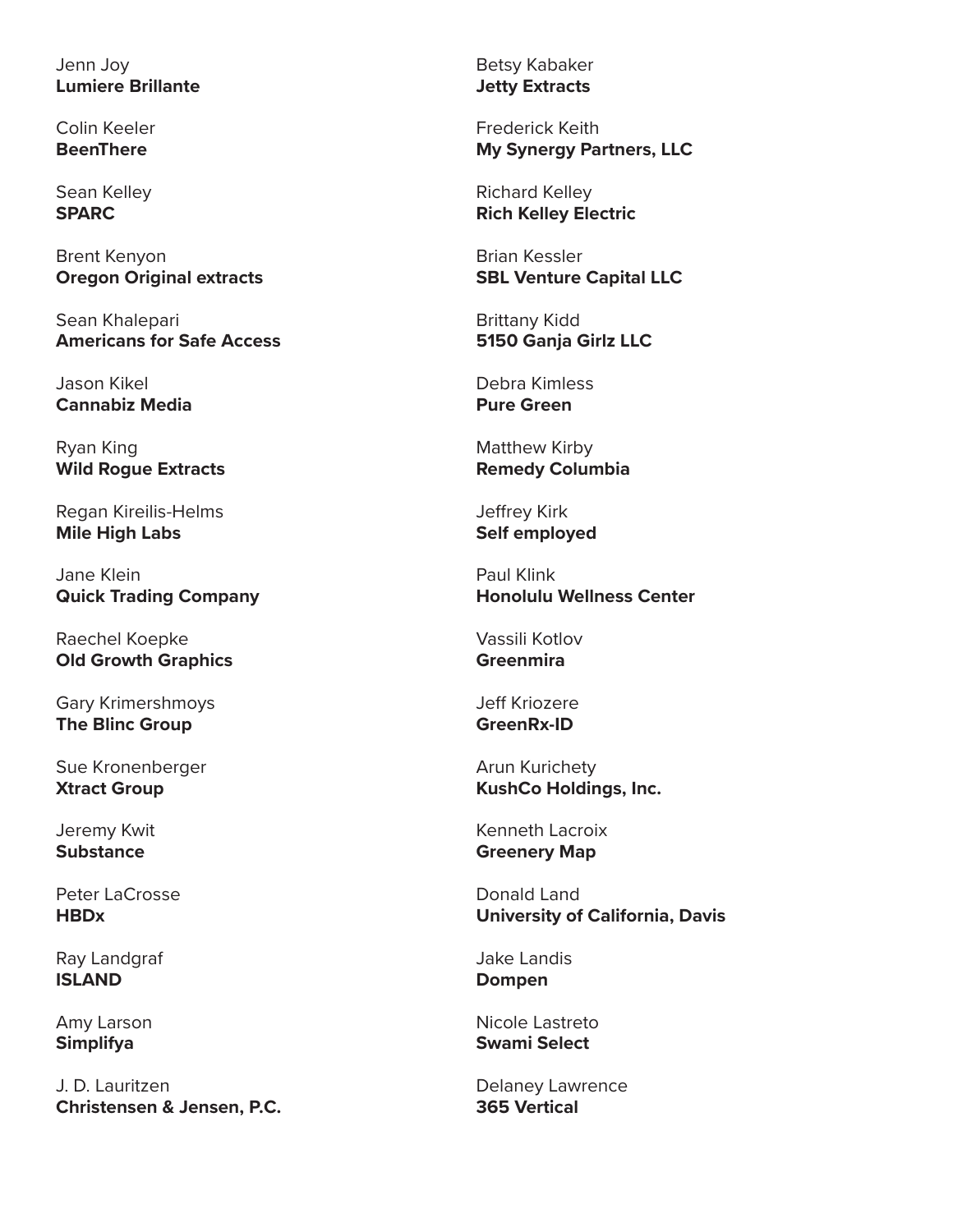Tuan Le **Brite Labs**

Brendan LeComte **Happy Valley Ventures**

Kenny Lee **The Breeze brand**

Leah Levinton **Enlighten Alaska**

Wesley Lewis **220 Farms, LLC**

Skilar Lewis **220 FARMS, LLC**

Zachary Lewis **220 FARMS, LLC**

Eric Lightman **Law Offices of Eric M. Lightman**

Michael Liszewski **4Front Ventures**

Charles Lockett **Higher Harvest**

Ryan Loess **Esthete Cultivation**

Cortlin Long **Wash Park Boutique LLC**

Atila Lotfi **Kanvas**

Bradley Loy **HerbaFi**

Joey Lucchesi **Litica Laboratories**

Bill Ludlow **CRATIV Packaging**

Ann Lung **Plug Play** Duc Le **PLUGplay**

Jon Lee **Plug Play**

Christine Leu **Luna Caregivers**

Evan Levinton **Enlighten Alaska**

Sherri Lewis **220 Farms, LLC**

Lucia Lewis **Wild West Emporium**

Sierra Liggett **Budpack**

Mike Lisek **althea.solutions**

Adam Lloyd **Cake Benefits Insurance Solutions,LLC**

Carsten Loelke **Natural Relief Clinic, Inc.**

Mark Lollar **PLD GROUP**

Maribel Lopez **AIM Specialty Health**

Andrew Lowitz **Treez**

Neal Lucas **CLEEN CBD**

Eric Luchini **SCIA**

Jodelle Lund **Cory Farms**

Casey Ly **Bloom**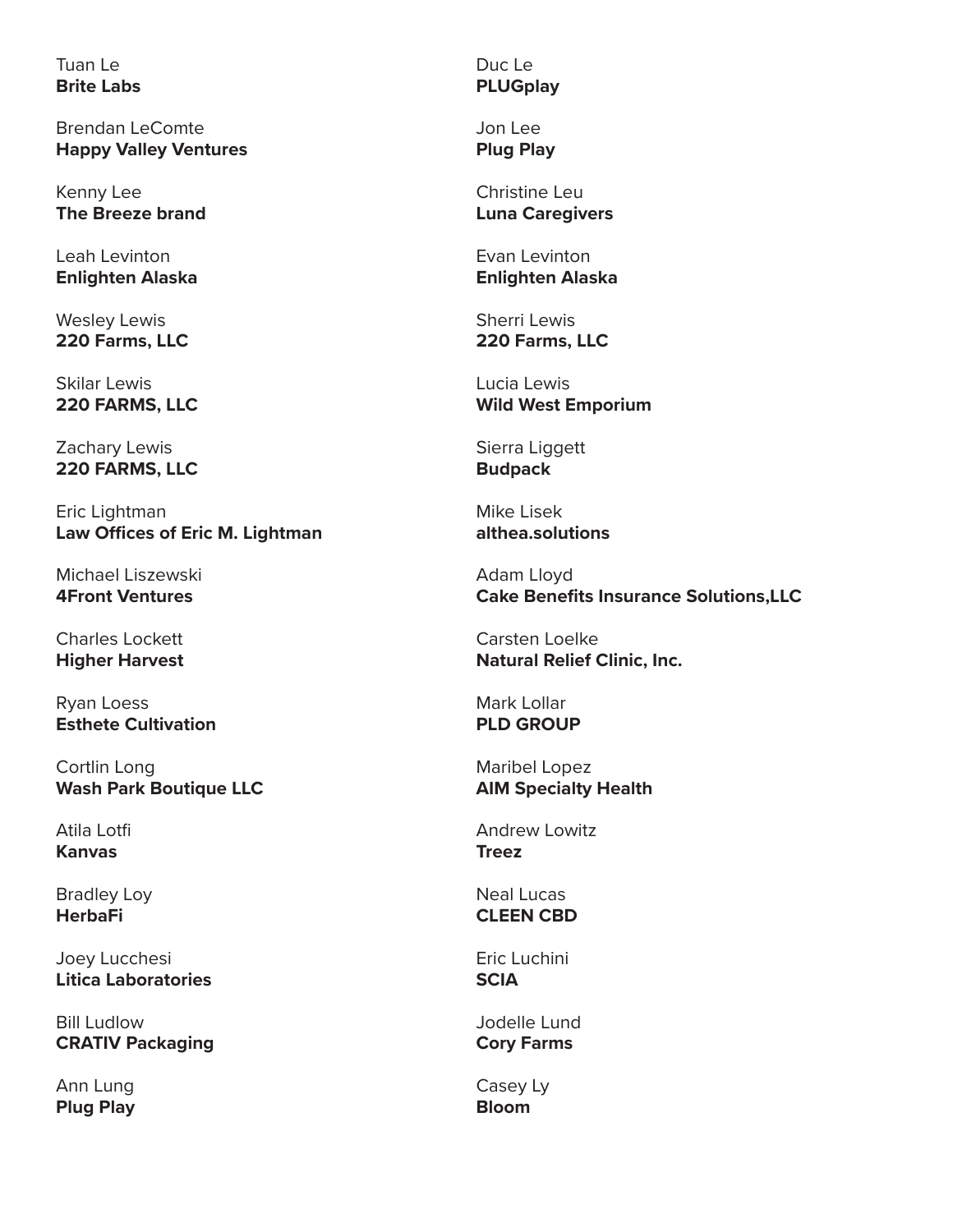Kimberly Lynch **FARMS**

Elisabeth Mack **Holistic Caring**

Thomas Macsay **Heaven & Earth Medicinals**

Briana Mallen **Secret Nature CBD**

Courtney Maltais **CM Botanical**

Corey Mangold **Orchid Ventures**

Madeline Manning **Ladies of Paradise**

Liza Martin **AKO FARMS**

Mark Martinez **Geaux Green Genetics**

Sandra Marucci **Cannalytic Insights**

Bryan Mathis **Mathis Cooperative**

Tom Mazarakis **Salveo Capital**

Thomas McCormick **Salt Construction Management, inc.**

Jessica McElfresh **McElfresh Law, Inc.**

Ed McGarr **RizePoint, Inc.**

Shelly McKay **Kannabis Works**

Corey McLaughlin **Golddrop**

George Lynch **Green Stem LLC**

Rachelle Mackey **Therapeutic Hemp Center**

Ross Magnuson **Square Dosage**

Maegan Maloney **NCIA**

Bill Mangino **TokenWorks Inc.**

David Mangone **Americans for Safe Access**

Keith Marble **M-I-C, Inc.**

Ilene Martinez **USA**

Angine Martirosian **CD Simonian Insurance Agency Inc**

Joshua Masur **Zuber Lawler & Del Duca LLP**

Janet Matula **Vista Prime Distribution**

Kevin McCarty **Australis Capital**

Drew McCullough **Essential Enterprises**

Philip McGarr **Mighty Self**

Shannon McInerney **Purple Star MD**

Lou Anne McKeefery **Self employed**

Jaime McMillan **McMillan Capital Management Group**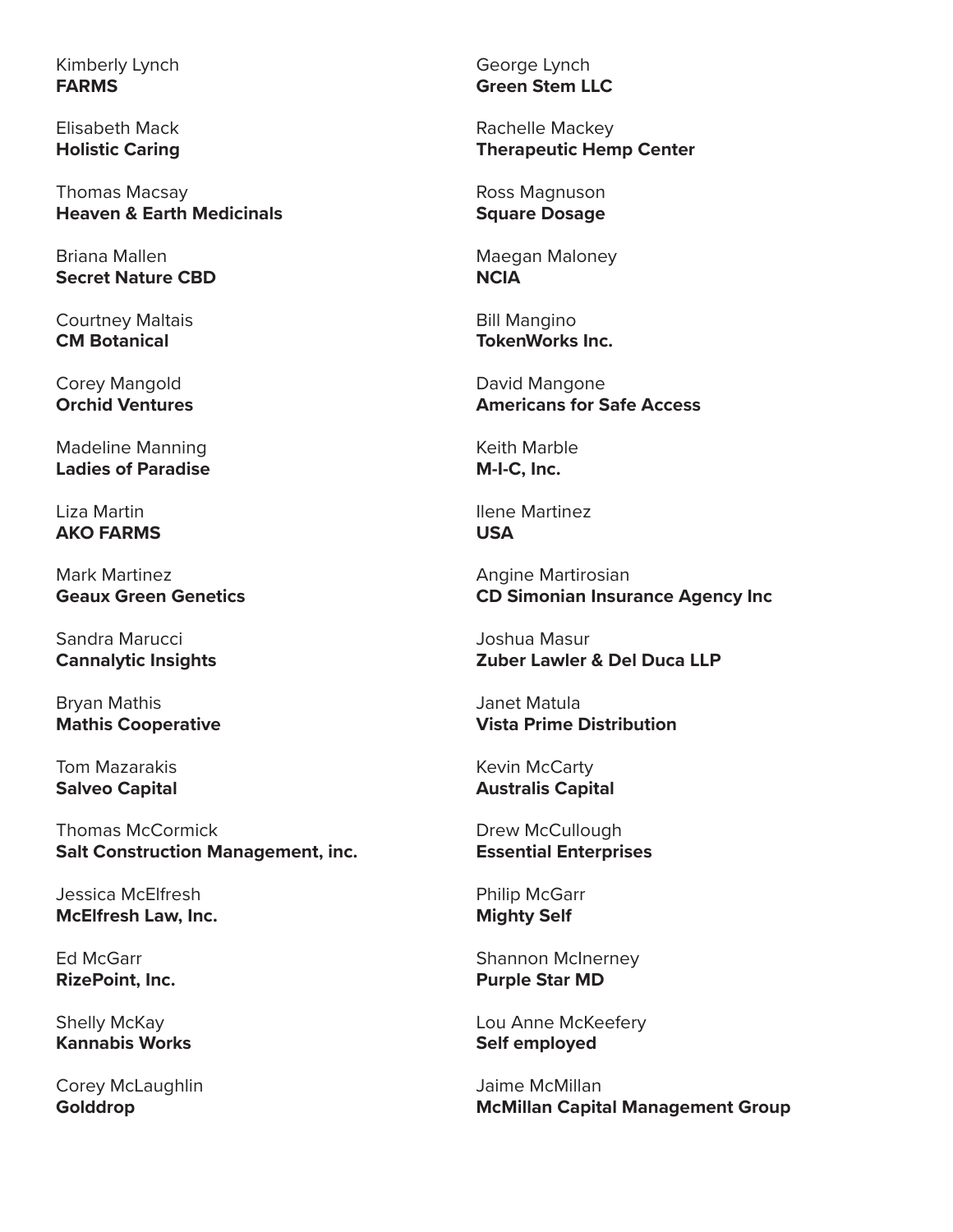## Shane McRae **Convectium**

Vitaly Mekk **Capna Intellectual/BLOOM**

Carsey Merchant **Carsey Hawkins Consulting - Cannabis Training and Education**

Christopher Michaud **BeGreen Supply**

Donna Michola **US Hemp Shops**

Jeremy Miller **AuBio Labs, LLC**

Ryan Mirpanah **Vector Payments**

April Misloski **April mason cmt**

Michael Mitgang **WGD Partners, LLC**

Jennifer Montgomery **Coachella lighthouse LLC**

Georgina Moreno **South Bay Economics LLC**

Nanci Morris **Total Health Camdenton**

Kenny Morrison **VCC Brands**

Tyler Morss **Breeze**

Parker Moselle **PBP Inc**

Nakisa Motamedi **ShowGrow**

Cameron Moulene **BudsBox**

Johnny Meier **Pharmacanna LLC**

Artashes Melikyan **Cascade Ventures, LLC**

Katherine Merryfield **Kat, Äôs Naturals, Inc** 

Peter Michaud **BeGreen Supply**

Greg Miller **Rocky Mountain Blaze**

Shawna Miller **Miller Business Services**

Mina Mishrikey **Merida Capital**

Brian Mitchell **Shryne Group**

Tim Montague **None**

Katie Morataya **Eureka Vapor**

Matthew Morgado **Mammoth Distribution**

April Morris **Flav**

Kenny Morrison **VCC Brands**

Rich Morton **LifeTech Mexico**

Craig Moso **Wild Rogue Extracts Llc**

Gilly Motta **Happy Valley**

Gayle Movalli **Happy Valley Management MA LL**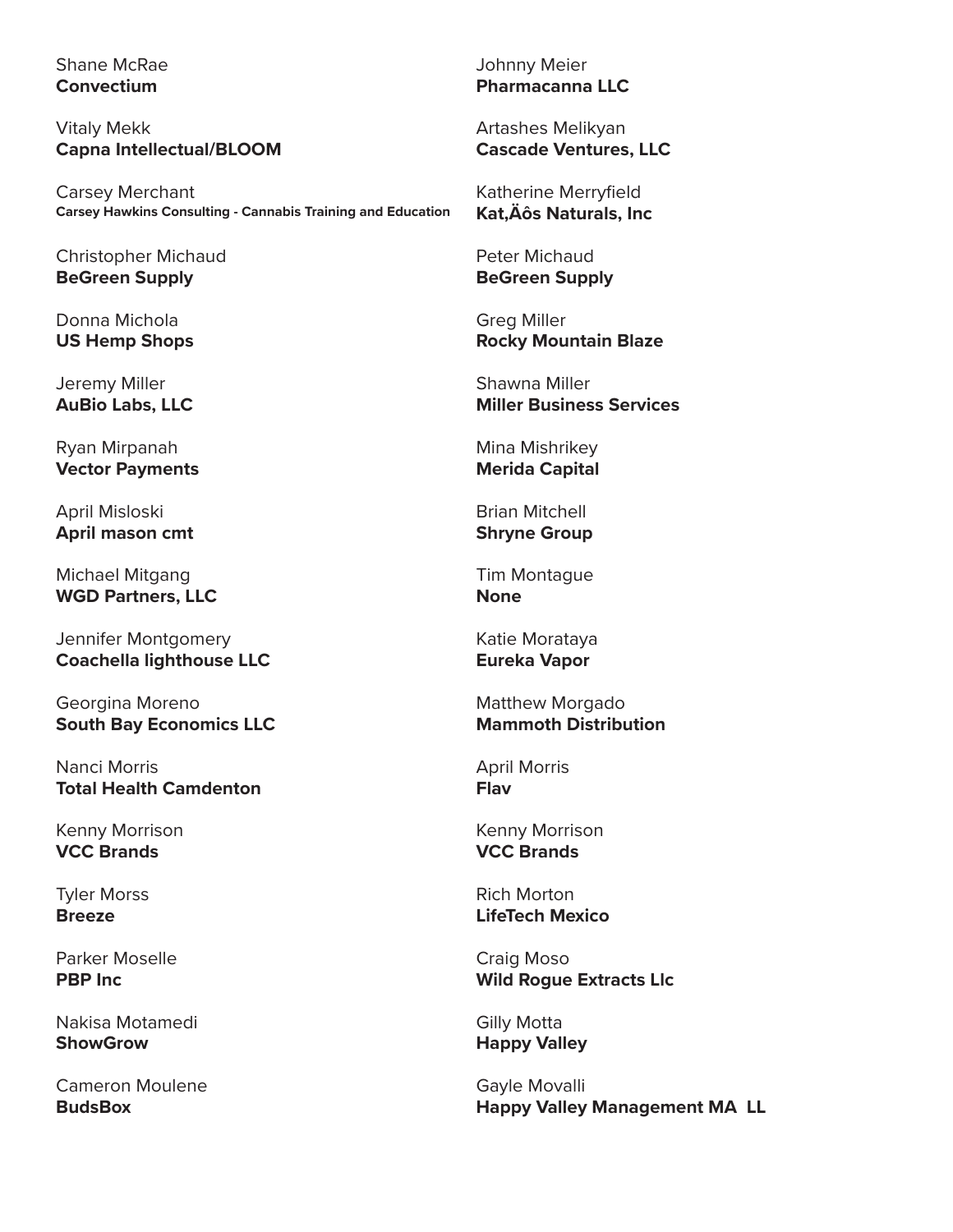Jim Mullen **The Herbery**

Andrew Mullins **MoCannTrade**

DeeAnn Musgrave **Ipsa Optio LLC**

Sami Mzali **Cali Kush Tours**

Timothy Naughton **Jane Technologies**

Lucinda Nelson **CBCB**

Ryan Nelson **Ionic Brands**

Jeremy Nickle **Hawaiian Holy Smokes**

Noel Nishi **Lucid Labs, LLC.**

Everrett Novak **Tokyo Starfish**

TO O.ÄôBrien **Coastal Vape Co**

Ellice Ogle **Tandem Food LLC**

Mark Olson **Sacred Garden Santa Fe**

Jason Ortiz **MCBA**

Erik Ott **KO Acquisitions**

Monty Overson **Sweet Blossom Edibles**

Jonathan Paikoff **domCBD**

Adrienne Mulligan **Harborside**

Kevi Murra **Anti organic**

Eric Myers **Omega Cannabis Supply**

Michael Nashat **Terrascend Corp**

Tracey Nauright **Round Like a Circle Graphic Design**

Ashley Nelson **The Resourcery**

Brad Nickels **Ohio Benefits**

Matthew Nielsen **PRC Arlington**

Marc Normandeau **Silver Shadow Ventures**

Liam O'Brien **Fernway LLC**

Tatev Oganyan **Kurvana**

Kevin Olson **Santa Margarita Ford**

Tina Olson **Bleeding Hearts Botanicals**

Angel Ortiz **Dompen**

Trent Overholt **14th Round Inc.**

Jesse Owen **Simplifya**

Dawn Palmer **Kush Gardens**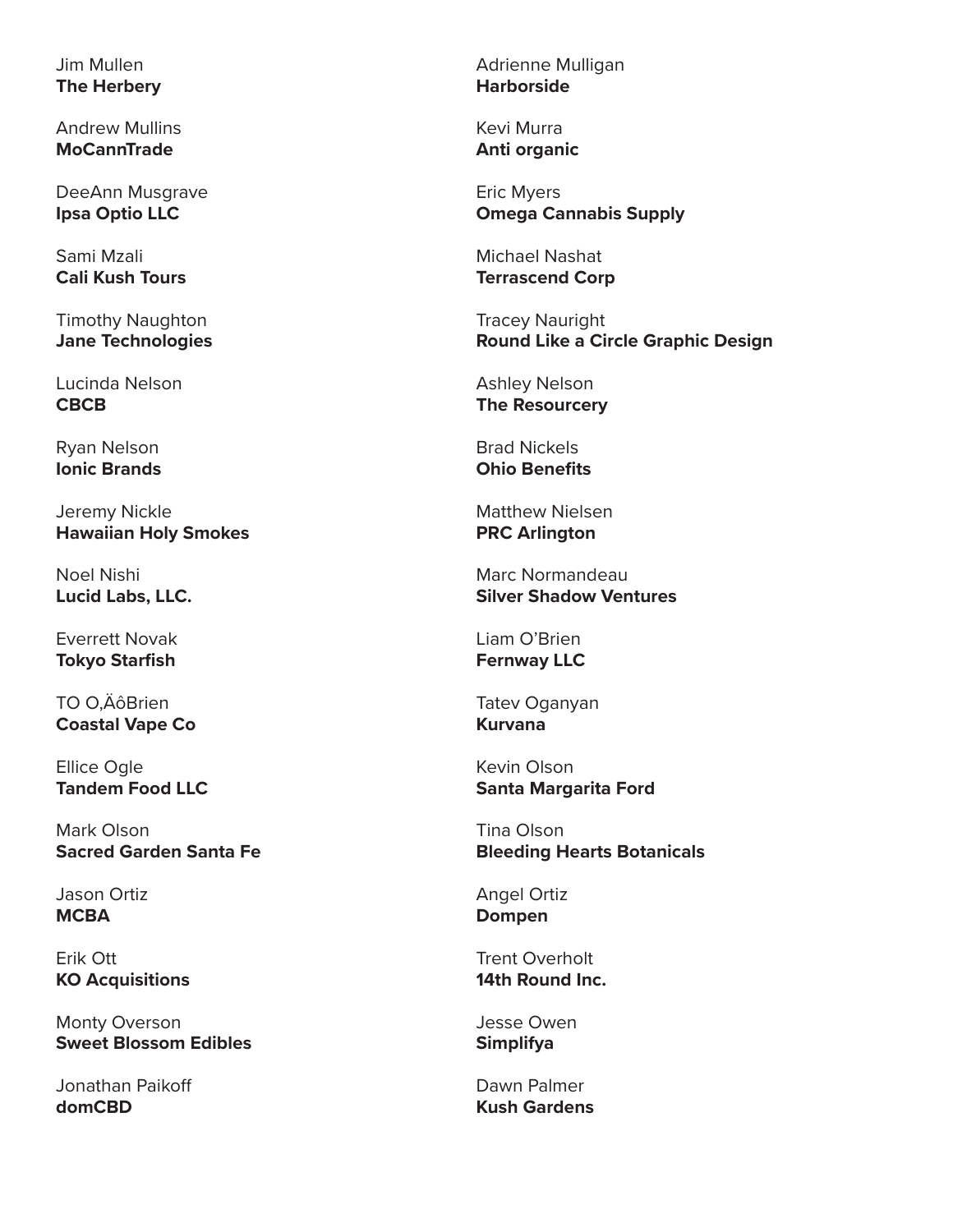# Collin Palmer **HappyValley MA**

Raul Paredes **Rawl of the dead photography**

Howard Paris **Leafyceuticals**

Joan Parkman **Canalyte Laboratories**

Neil Patel **Focus**

Nik Patel **Mammoth Distribution**

Chip Paul **GnuPharma**

Patricia Paulin **SC Labs**

JJ Pay **S2S**

Taurino Pena **Lucy Sky Cannabis Boutique**

Mieko Perez **Orchid Essentials**

Shanna Perry **Purple Leaf Hemp**

Justin Peterson **Cinder**

Colin Phelan **The Breeze Brand**

Stacey Phipps **DomPen**

Jordan Plummer **Xtracta Distribution**

Cody Porter **Orchid Essentials** Rich Paradiso **Frosty Leaf**

Veena Parekh **Aeon Botanika**

Linda Parker **Victory Lane Vapor**

Tom Paskett **Utah Cannabis Association**

Amish Patel **Capna Intellectual**

Cynthia Paul **Palm Beach Vapors**

Daniel Paul **Nobo Inc.**

Gary Paulin **Lightning Labels**

Mae Pease **Oregons Finest**

Jacob Perea **Lucy Sky**

Kimberly Perrine **Perrine Agency**

Regene Perry **Purity Analytics LLC**

Jeffrey Peterson **Target Discovery, Inc.**

Alex Phelan **Breeze Brand**

Gina Pippin **QVI, Inc.**

Brandon Pollock **Theory Wellness**

Quayny Porter-Brown **Anderson Porter Design**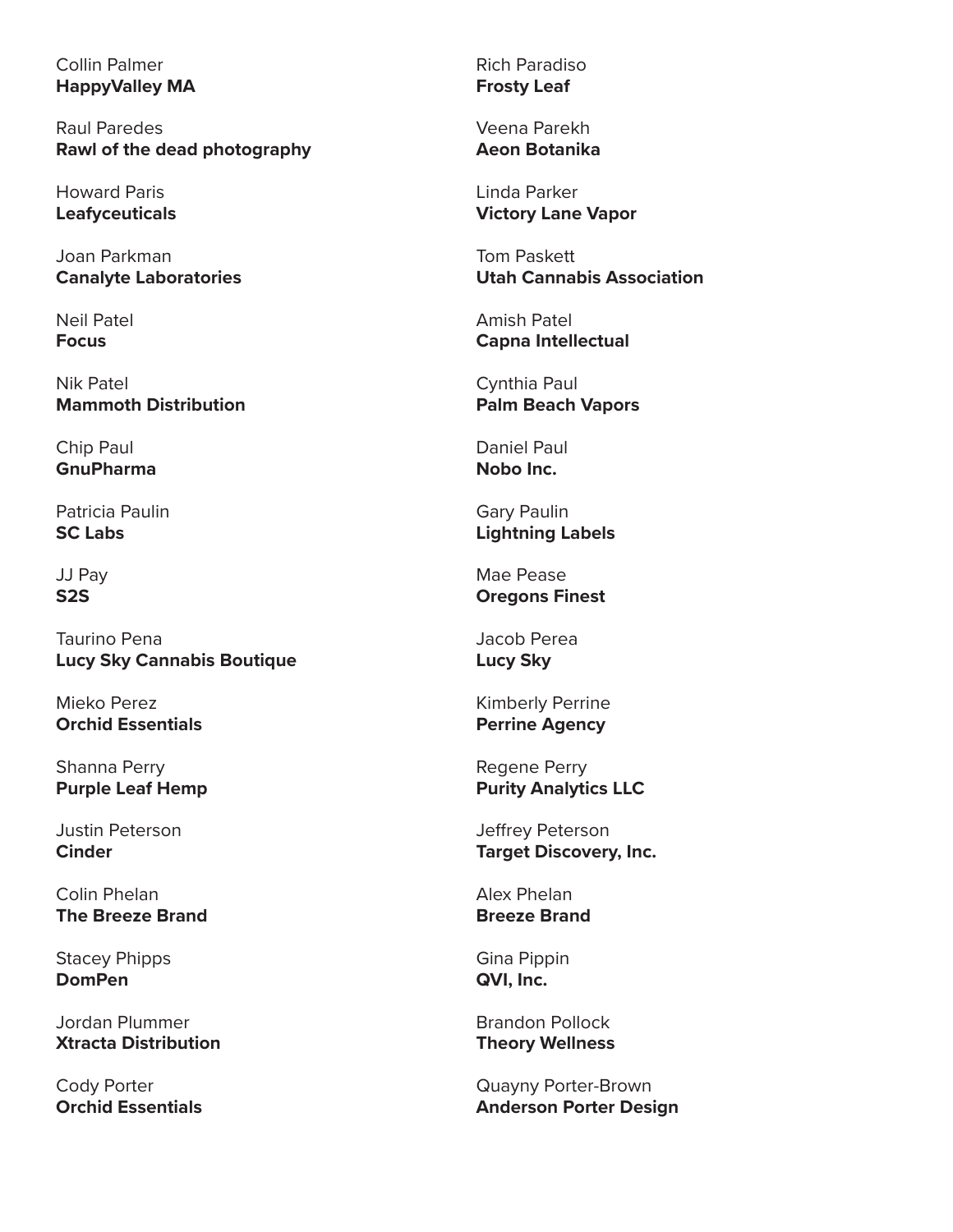Sammy Portillo **Dompen Vape Co.**

Lauren Pray **High Purity Extractions**

Marivel Pulido **Headwaters**

Jeffrey Raber **The Werc Shop**

Antony Radbod **Archytas Ventures**

David Rahn **S2S Insurance Specialists**

Tim Raho **MADE IN CANNABIS INC.**

Cameron Ransom **Treehouse Consultants LLC**

Muhamamd Raqib **CannaLead**

Denise Raymond **None**

Michael Reardon **Happy Valley**

Tina Reeve **PCF Insurance Services, LLC**

Justin Reid **Orchid Essentials**

Ken Remington **Wild Rogue Extracts, LLC**

Tim Revenko **Accentian, Inc.**

Brian Richardson **Foundations Insurance & Financial Services, Inc. NorCal Trimmers**

April Riggs **Cheeky Little Monkey** Harriet Postlethwaite **High Quality**

Dawn Prebula **botaniCo**

Paxton Quigley **Cannabis Healing With Paxton Quigley**

Mark Raber **The Werc Shop**

Kary Radestock **Hippo Premium Packaging**

Eric Rahn **S2S Insurance Specialist**

Gail Rand **ForwardGro**

Bhaumik Rao **The Green Jackpot LLC**

Timothy Rasor **Blacklist Holdings, Inc**

Nate Ready **410 Extracts**

Randy Reed **Fractal**

Stefan Rehr **Dompen**

Matthew Reinhart **Emerald Scientific**

Cameron Renshaw **Accentian Inc.**

Chick Richardson **CRE LLC**

Lloyd Ricky

Tomi Riley **CFS**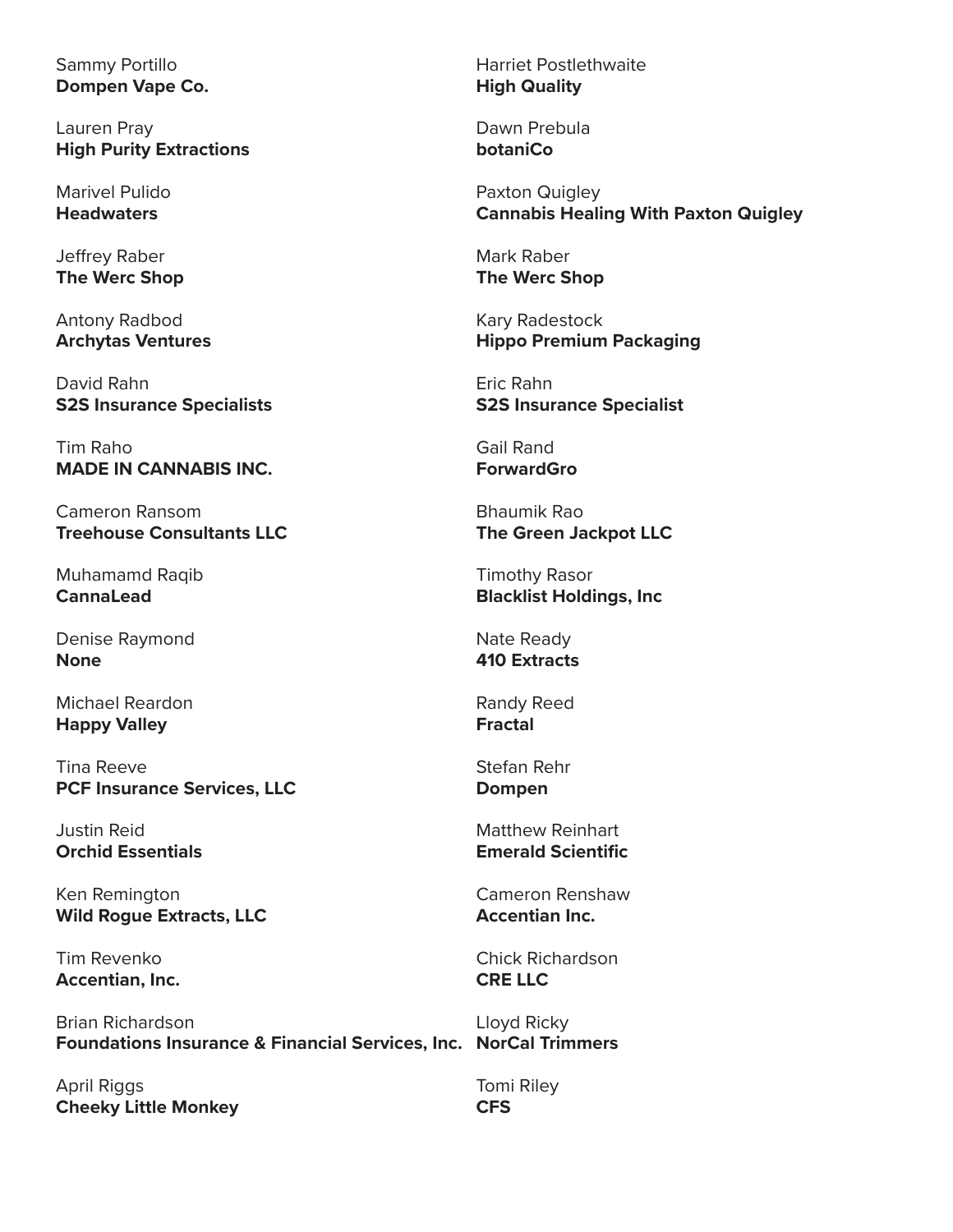Ryan Roberts **Bask Premium Cannabis**

Marissa Rodriguez **TSL Distribution**

Paul Roethle **Chemistry**

Lizzie Rosenberg **LR Strategic LLC**

Patricia Rosi **Wellness Connection of Maine**

Samuel Rosinski **42 Degrees, LLC**

Jen Roy **Clark University**

Marco Rullo **Lucid Green**

John Russel **The Werc Shop**

Kevin Ryan **Meridian-CBD**

Diana Ryshkevich **Brookline LLC DBA Lilogy**

Melyssia Santiago **CO2Meter.com**

Marcia Sarnow **Wild West Industries inc**

Dominique Savoy **Dompen**

David Schalck **Lifted NW**

Devin Scharff **Grizzly Peak Farms**

Christopher Schiell **Rare Industries Inc.**

Heather Rodman **GNH**

Paul Roethle **Chemistry**

Kyle Rosebure **Oklahoma Roots Cannabis Co**

Eric G. Rosewitz **Mr. Package, Inc.**

Sam Rosinski **42 Degrees, LLC**

Michele Ross **Infused Health**

Erin Rulli **Alice & Fran LLC**

Courtney Rush **Orchid Essentials**

Mark Rutherford **Mark Rutherford Photography**

Devin Ryan **Weedmaps**

Christina Samione **Wicked Delights**

Sam Santuccio **Happy Valley Ventures**

Jason Saunders **Chronic Therapy/ Chronic Creations**

Sammy Sayegh **California Biotechnology Center**

Aaron Schaller **Exhale Brands**

Greg Scher **Valley Food Safety**

Coree Schmitz **Stillwater Brands**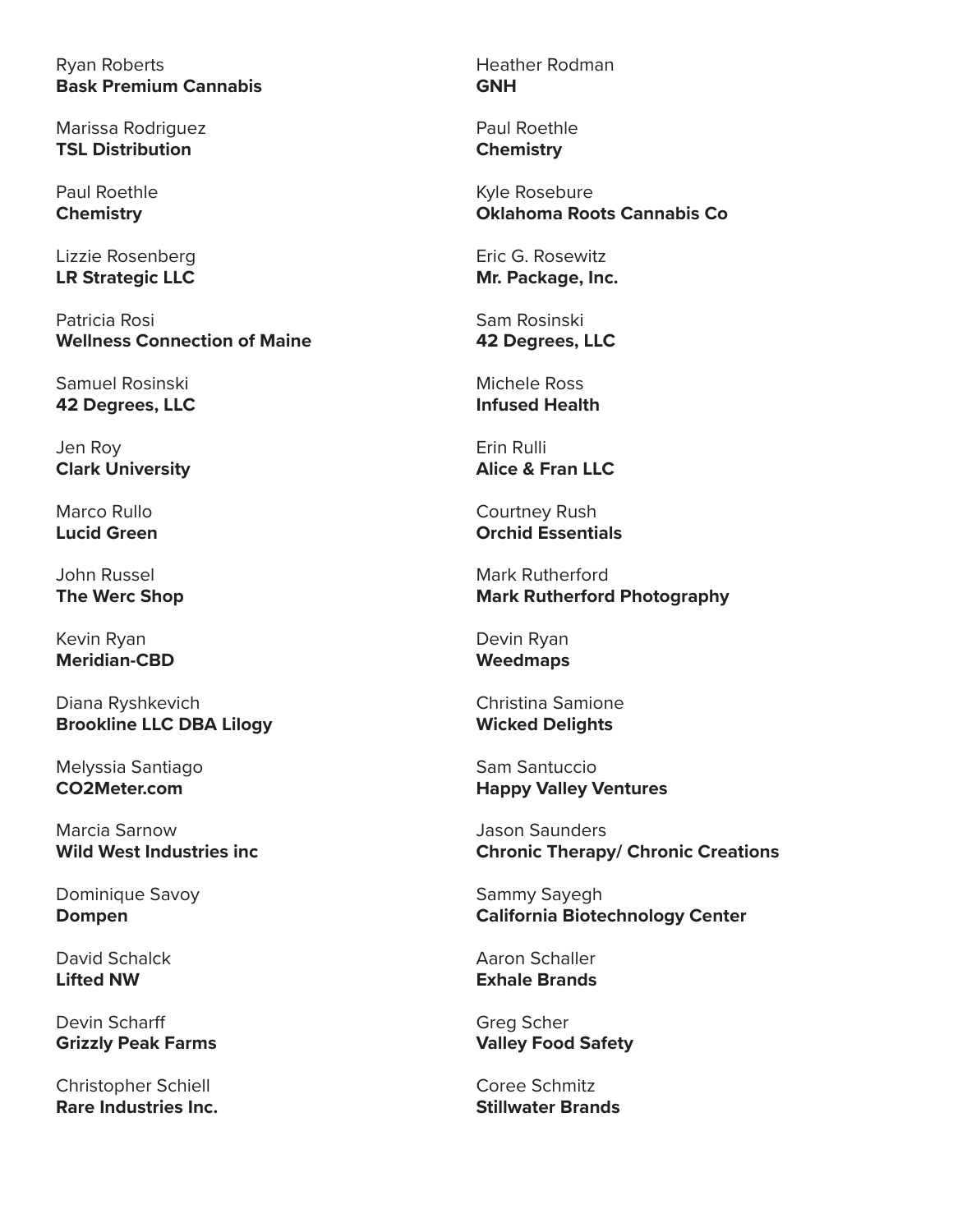Robin Schneider **Michigan Cannabis Industry Association**

Torey Schreiner **Headwaters**

James Schwartz **Cascade High**

John Scott **Ionic Brands**

John Scott **Ionic Brands**

Gary Seelhorst **Born From Flora**

Payal Shah **Cannabis Insight Collective**

Sandra Sheils **The Safety Equation**

Mike Shepard **Wild Rogue Extracts**

Sukh Sidhu **Blitz Sciences**

Kim Sidwell **Cannabis Camera**

Trey Sigmon **Holy City Health**

Mark Singleton **Thought Leaders LLC**

Lawrence Siskind **Eugene OG**

Bill Sluben **Southern Aura**

Tobias Smith **Luv Infinite Productions**

Matthew Smith **FS-Curtis Air Compressors** Taylor Schoenfeld **Greenlane**

Jonathan Schwartz **Boveda Inc**

Larina Scofield **Wash Park Boutique, LLC**

Luke Scott **Dompen**

James Searles **Hoodview cannabis distributing**

Daniella Segal **Nabis**

Meghan Sheehan **Self-employed**

Seibo Shen **Hanu Labs**

Matt Shockley **Adobe Systems**

Catherine Sidman **Cascade Sciences**

Ryan Siegel **dompen**

Deacon Sinanian **Substance**

Michael Sinko **Myself**

Edwin Slagsvol **South Carolina Cannabis Association**

Adam Smalley **Grand Lake Best Budz**

Angela Smith **Ionic**

Jason Smith **Orchid Essentials**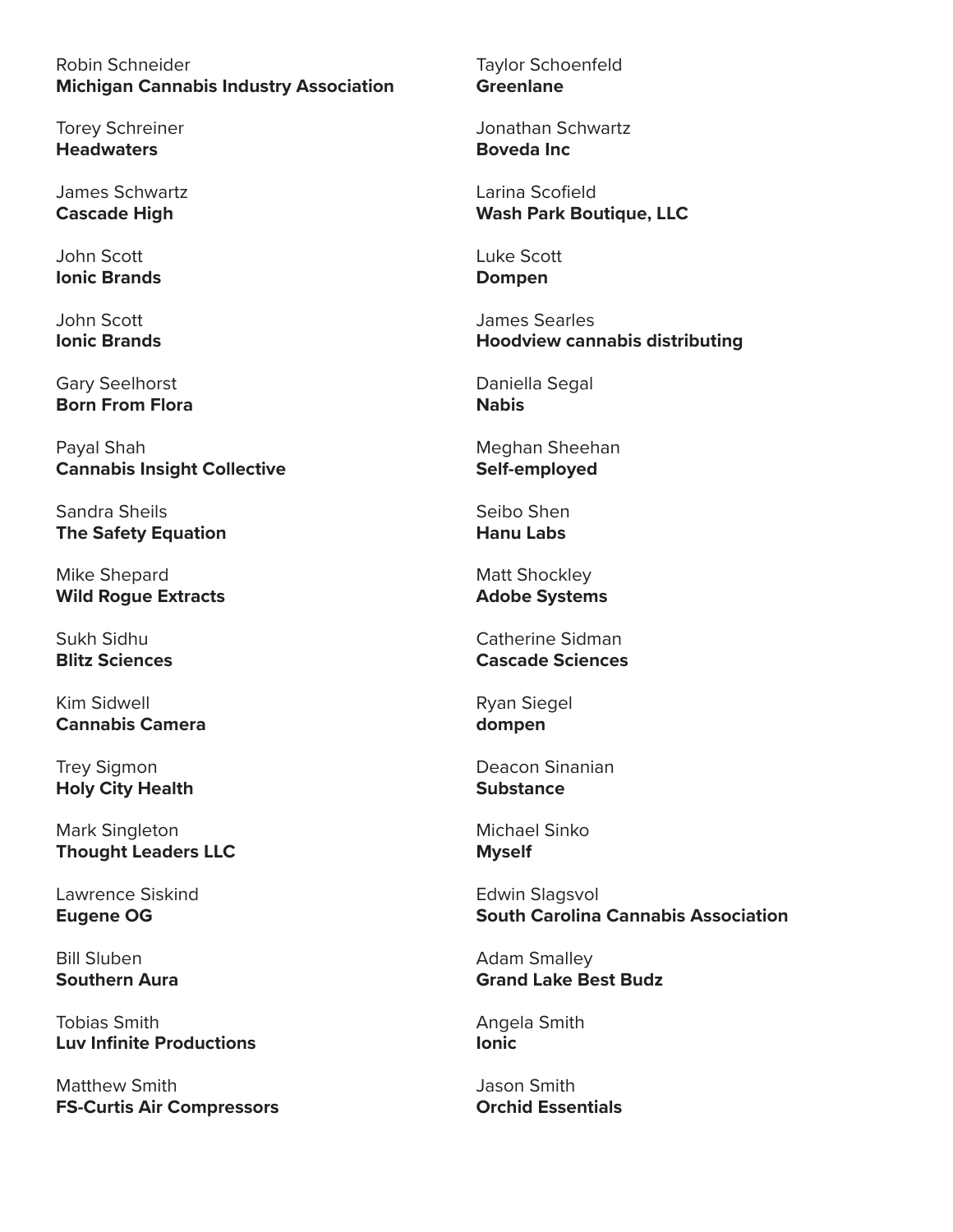# Erika Smith **Avitas Agriculture, Inc.**

Sandy Snyder **N/A**

Alexandra Solano **Humboldt Sun Growers Guild LLC**

Karl Steinberg **Litica Laboratories**

Michael Stephens **Private Reserve Original**

Ashley Stewart **Eugene OG**

Jason Stirling **TKK Collective LLC**

Christian Struzan **IONIC**

Nick Suh **Ninja Enterprises**

Ken Swain **Plank Road Laboratories**

Rany Tan Bobby Tang

Peter Tang **PLUGplay**

Leslie Tee **Hippo Premium Packaging**

Sergio Tellez **Spliffin group**

Michael Terrell **Inyo**

Rebecca Theunissen **ProducerHub**

John Thompson **Sublime Solutions, LLC** Michael Smith **Equinauts, Inc**

Umar Sohrab **falak inc.**

Renee Starow **The Kanvas Company Inc.**

Jerry Steinhaus **Orchid Essentials**

Jamie Stephenson **J&P Investments, LLC**

Jane Stinson **Enlighten Alaska**

Sheryl Strong **Khemia**

Ken Sugihara **Grenco Science**

Johnny Suire **Purple Lotus Patient Center**

Seth Swanson **AEssenseGrows**

**Lakewood Medical Clinic and Maple Heights Medical Clinic growth network holdings**

Wassef Tawachi **Ciencia Labs**

Bobby Teixeira **Rm3 Labs LLC.**

Michael Terrell **Inyo**

Jillian Thayer **Herbal rose**

John Thompson **Sublime Solutions, LLC**

Tyler Thornton **secret nature cbd**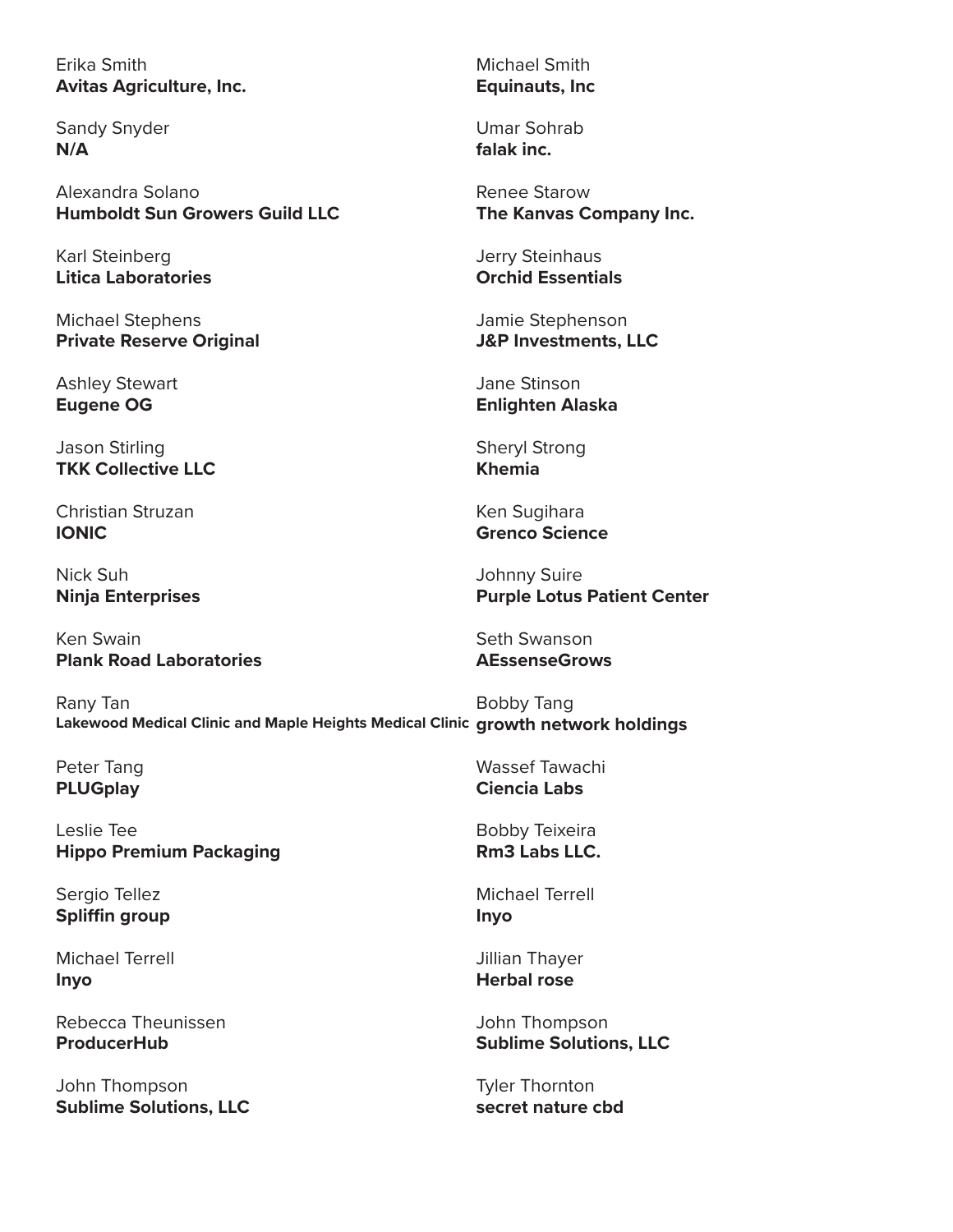Tiffany Tien **PLUGplay**

Christina Torres **AgriScience Labs**

Claudia Tryon **Color Up**

Travis Turner **HZB Manufacturing**

Andrew Upchurch **BudsBox**

Colleen Valley **Apothecaria**

Sarah VanderWal **Top Grove**

Tony Vannice **Operations management consulting**

Mitzi Vaughn **AltoTerra Capital Partners Ltd.**

Gina Vensel **Sensi Magazine PGH**

Mi Vo **Vo medical clinic**

Tyler Wakeland **IONIC Brands**

Matt Wallick **WallyDrops**

Daniel Ward **Natural remedy llc**

Tristan Watkins **LucidMood**

Rene Weidman **Xtracta Distribution**

Miranda Weigler **Verdant Leaf Farms** William Tiller **TILLER MINDBODY INC.**

Sue Trusty **University of Cincinnati**

Gary Tucker **Oak and Crane**

Travis Turnsen **Farmer's Friend Extracts**

Zachary Uzupis **IntuitSolutions**

Anne Van Leynseele **Zuber Lawler DelDuca LLP**

Jessica VanDeWalle **Happy Valley**

Luigi Vargas **Millennia Solutions**

Maxim Vedenschi **Concentrated Services LLC**

Merle Vigil **Lightning Labels**

Jason Vuong **Plugplay**

William Waldrop **EVIO INC**

Scott Wanamaker **eAccountable**

Brandon Ward **Palladin Technologies, LLC**

Erika Weich **Conscious Medz**

Miranda Weigler **Verdant Leaf Farms**

Richard Weinstein **TriGrow Systems**